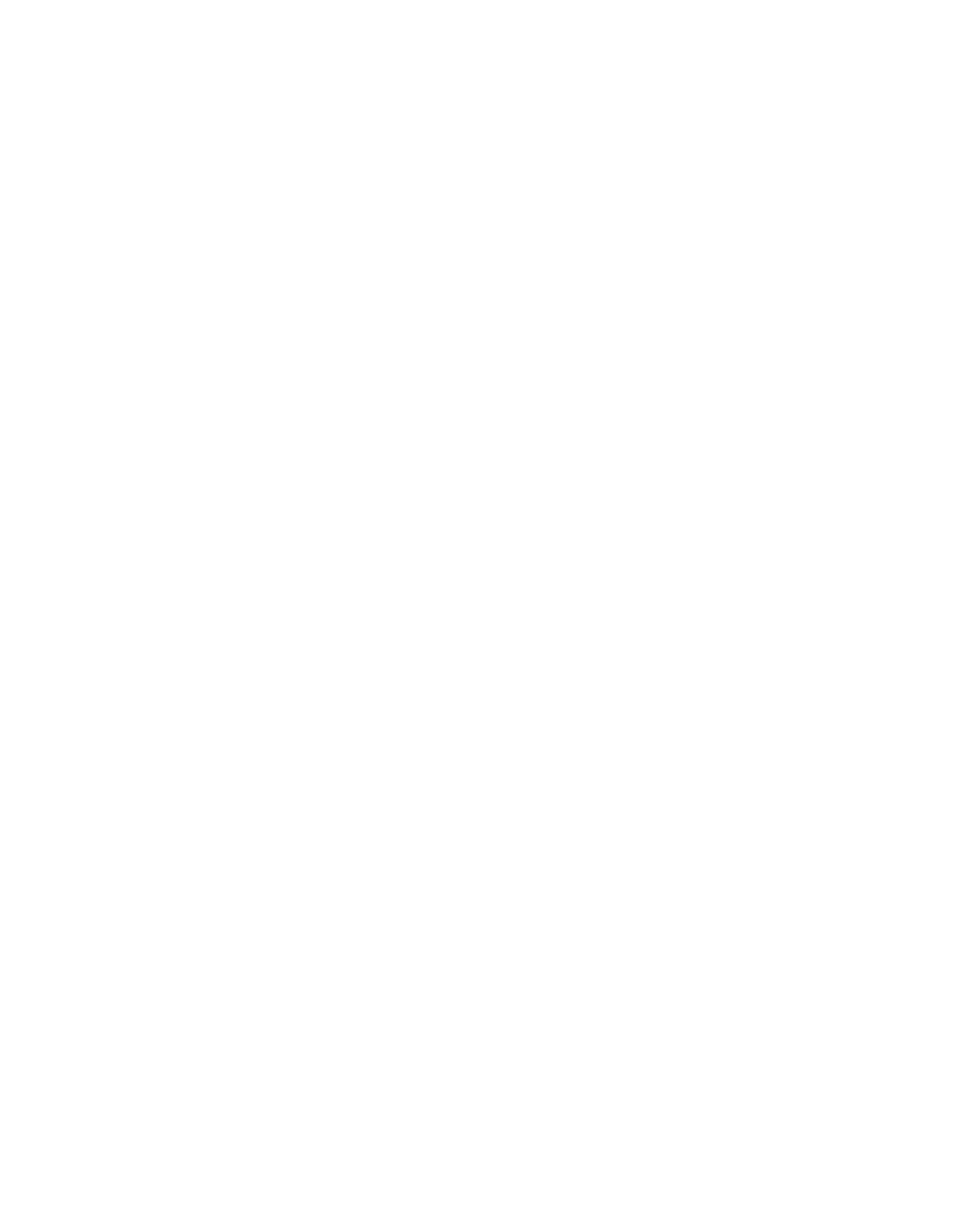Reprinted January 31, 2020

Second Regular Session of the 121st General Assembly (2020)

PRINTING CODE. Amendments: Whenever an existing statute (or a section of the Indiana Constitution) is being amended, the text of the existing provision will appear in this style type, additions will appear in **this style type**, and deletions will appear in this style type.

Additions: Whenever a new statutory provision is being enacted (or a new constitutional provision adopted), the text of the new provision will appear in **this style type**. Also, the word **NEW** will appear in that style type in the introductory clause of each SECTION that adds a new provision to the Indiana Code or the Indiana Constitution.

Conflict reconciliation: Text in a statute in *this style type* or *this style type* reconciles conflicts between statutes enacted by the 2019 Regular Session of the General Assembly.

### **SENATE BILL No. 438**

A BILL FOR AN ACT to amend the Indiana Code concerning agriculture and animals.

*Be it enacted by the General Assembly of the State of Indiana:*

|    | SECTION 1. IC 15-16-4-3, AS ADDED BY P.L.2-2008, SECTION                         |
|----|----------------------------------------------------------------------------------|
| 2  | 7, IS AMENDED TO READ AS FOLLOWS [EFFECTIVE UPON                                 |
| 3  | PASSAGE]: Sec. 3. As used in this chapter, "adulterated" refers to a             |
| 4  | pesticide or pesticide product if:                                               |
| 5  | (1) the strength or purity of the pesticide $\frac{f \cdot f}{f}$ below does not |
| 6  | meet the professed standard or quality as expressed on its labeling              |
|    | under which it is sold;                                                          |
| 8  | (2) any substance has been substituted wholly or in part for the                 |
| 9  | pesticide product; or                                                            |
| 10 | (3) any valuable constituent of the pesticide product has been                   |
| 11 | wholly or in part removed.                                                       |
| 12 | SECTION 2. IC 15-16-4-10, AS ADDED BY P.L.2-2008,                                |
| 13 | SECTION 7, IS AMENDED TO READ AS FOLLOWS [EFFECTIVE                              |
| 14 | UPON PASSAGE]: Sec. 10. As used in this chapter, "device" means                  |
| 15 | any instrument or contrivance intended for trapping, destroying,                 |
| 16 | repelling, or mitigating insects or rodents or destroying, repelling, or         |
| 17 | mitigating any pest. The term does not include:                                  |

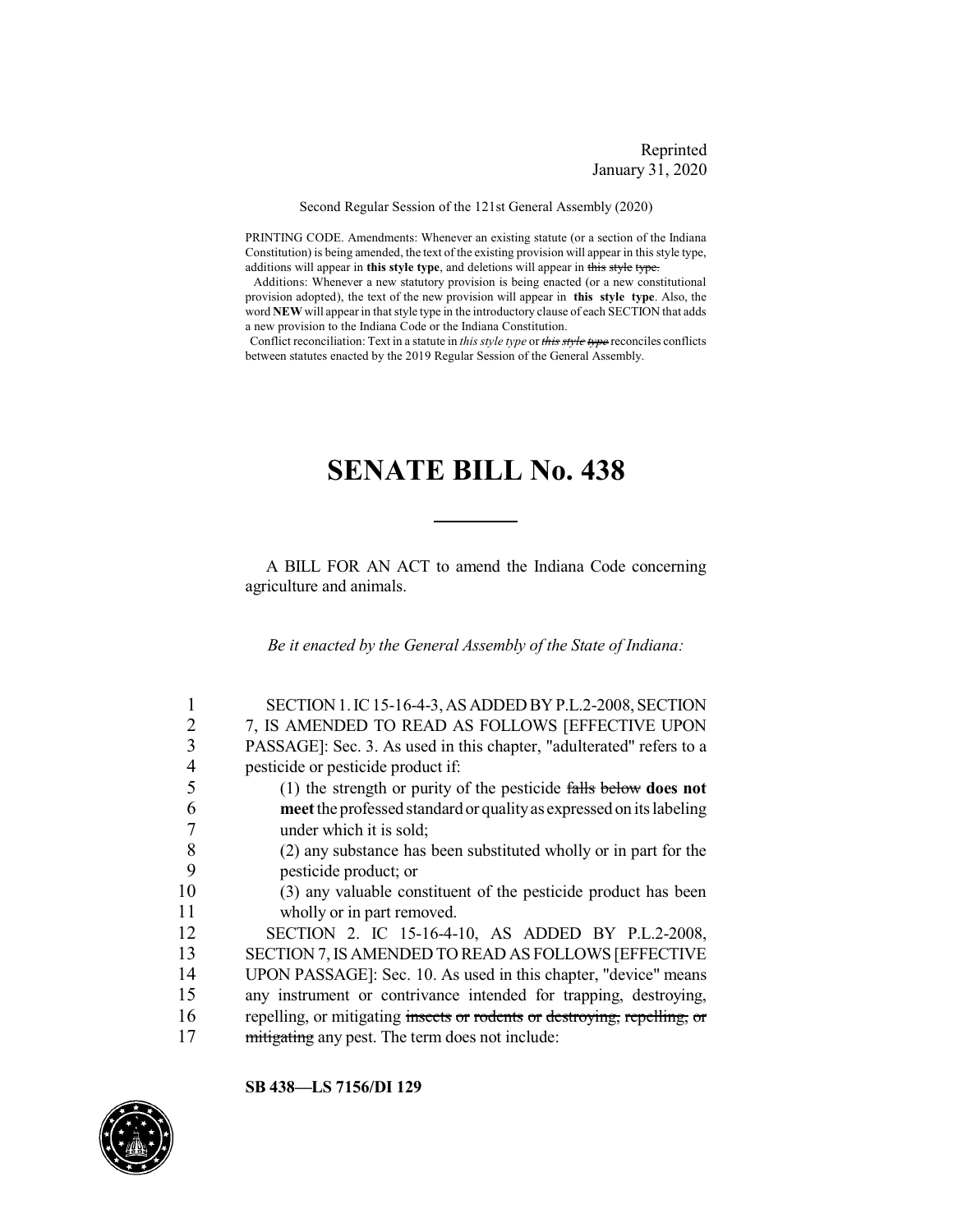| $\mathbf{1}$            | (1) equipment used for the application of pesticides when sold            |
|-------------------------|---------------------------------------------------------------------------|
| $\overline{c}$          | separately from the pesticides;                                           |
| $\overline{\mathbf{3}}$ | $(2)$ firearms; or                                                        |
| $\overline{4}$          | (3) simple mechanical devices, including barriers, traps, or              |
| 5                       | adhesives, or other simple contrivances that are not subject to this      |
| 6                       | chapter as determined by the pesticide review board.                      |
| $\boldsymbol{7}$        | SECTION 3. IC 15-16-4-14, AS ADDED BY P.L.2-2008,                         |
| $8\,$                   | SECTION 7, IS AMENDED TO READ AS FOLLOWS [EFFECTIVE                       |
| 9                       | UPON PASSAGE]: Sec. 14. As used in this chapter, "fungi" means all        |
| 10                      | nonchlorophyll-bearing thallophytes (all nonchlorophyll-bearing plants    |
| 11                      | of a lower order than mosses and liverworts), including:                  |
| 12                      | $(1)$ rusts;                                                              |
| 13                      | $(2)$ smuts;                                                              |
| 14                      | $(3)$ mildews;                                                            |
| 15                      | $(4)$ molds;                                                              |
| 16                      | $(5)$ yeasts;                                                             |
| 17                      | $(6)$ bacteria; and                                                       |
| 18                      | $(7)$ viruses;                                                            |
| 19                      | except those on or in a living human or other animal. "fungus" has the    |
| 20                      | meaning set forth in IC 15-16-5-14.                                       |
| 21                      | SECTION 4. IC 15-16-4-18, AS ADDED BY P.L.2-2008,                         |
| 22                      | SECTION 7, IS AMENDED TO READ AS FOLLOWS [EFFECTIVE                       |
| 23                      | UPON PASSAGE]: Sec. 18. As used in this chapter, "immediate               |
| 24                      | container" means the part of a container that is in direct contact with a |
| 25                      | pesticide. product. In the case of a pesticide product that is a device,  |
| 26                      | the term includes the device itself.                                      |
| 27                      | SECTION 5. IC 15-16-4-28, AS ADDED BY P.L.2-2008,                         |
| 28                      | SECTION 7, IS AMENDED TO READ AS FOLLOWS [EFFECTIVE                       |
| 29                      | UPON PASSAGE]: Sec. 28. As used in this chapter, "person" means:          |
| 30                      | any:                                                                      |
| 31                      | $(1)$ an individual;                                                      |
| 32                      | $(2)$ a partnership;                                                      |
| 33                      | $(3)$ an association;                                                     |
| 34                      | $(4)$ a fiduciary;                                                        |
| 35                      | $(5)$ a corporation; or                                                   |
| 36                      | $(6)$ an organized group of persons;                                      |
| 37                      | whether incorporated or not.                                              |
| 38                      | SECTION 6. IC 15-16-4-34, AS ADDED BY P.L.2-2008,                         |
| 39                      | SECTION 7, IS AMENDED TO READ AS FOLLOWS [EFFECTIVE                       |
| 40                      | UPON PASSAGE]: Sec. 34. As used in this chapter, "plant regulator"        |
| 41                      | means any substance or mixture of substances, intended through            |
| 42                      | physiological action, for:                                                |
|                         |                                                                           |

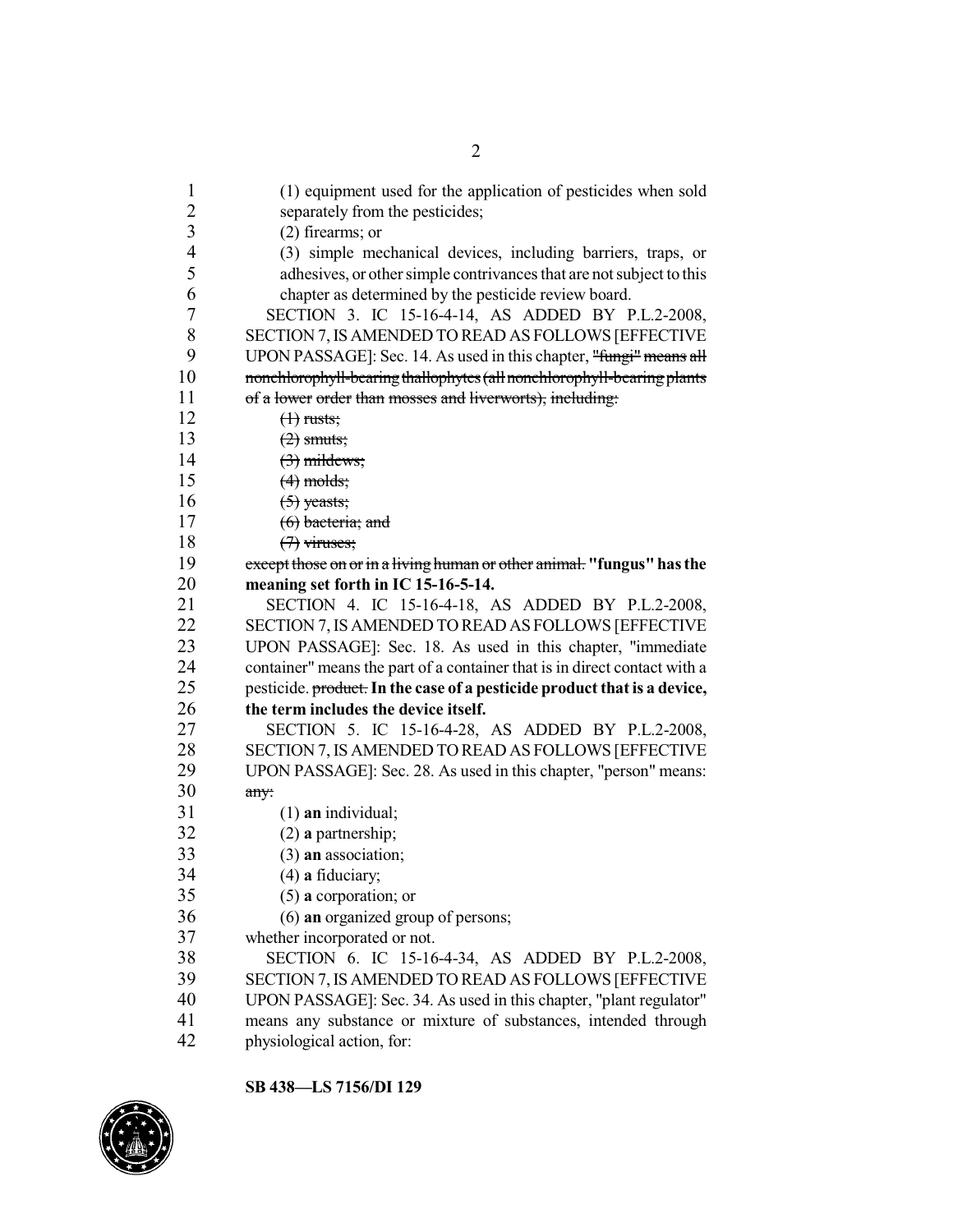| 1              | (1) accelerating or retarding the rate of growth or rate of                                                                                    |
|----------------|------------------------------------------------------------------------------------------------------------------------------------------------|
| $\overline{2}$ | maturation; or                                                                                                                                 |
| $\overline{3}$ | (2) altering the behavior of ornamental or crop plants or the                                                                                  |
| $\overline{4}$ | produce of ornamental or crop plants.                                                                                                          |
| 5              | The term does not include substances to the extent they that are                                                                               |
| 6              | intended solely as plant nutrients, trace elements, nutritional chemicals,                                                                     |
| 7              | plant inoculants, and soil amendments.                                                                                                         |
| 8              | SECTION 7. IC 15-16-4-56, AS ADDED BY P.L.2-2008,                                                                                              |
| 9              | SECTION 7, IS AMENDED TO READ AS FOLLOWS [EFFECTIVE                                                                                            |
| 10             | UPON PASSAGE]: Sec. 56. For more than one (1) pesticide product                                                                                |
| 11             | to be considered the same pesticide product, each pesticide product                                                                            |
| 12             | must exhibit the same:                                                                                                                         |
| 13             | $(1)$ product name;                                                                                                                            |
| 14             | (2) registrant name;                                                                                                                           |
| 15             | (3) United States Environmental Protection Agency registration                                                                                 |
| 16             | number, and if applicable;                                                                                                                     |
| 17             | (4) labeling, claims, and branding; and                                                                                                        |
| 18             | (5) ingredient statement.                                                                                                                      |
| 19             | SECTION 8. IC 15-16-4-61, AS ADDED BY P.L.2-2008,                                                                                              |
| 20             | SECTION 7, IS AMENDED TO READ AS FOLLOWS [EFFECTIVE                                                                                            |
| 21             | UPON PASSAGE]: Sec. 61. (a) Each pesticide product that is:                                                                                    |
| 22             | (1) produced, distributed, sold, displayed, or offered for sale                                                                                |
| 23             | within Indiana; or                                                                                                                             |
| 24             | (2) delivered for transportation or transported:                                                                                               |
| 25             | (A) in intrastate commerce; or                                                                                                                 |
| 26             | (B) between points within Indiana through any point outside                                                                                    |
| 27             | Indiana;                                                                                                                                       |
| 28             | must be registered in the office of the state chemist.                                                                                         |
| 29             | (b) The application for registration must be made on a form                                                                                    |
| 30             | provided by the state chemist that includes the following information:                                                                         |
| 31             | (1) The name and address of the:                                                                                                               |
| 32             | (A) applicant; and                                                                                                                             |
| 33             | (B) person whose name will appear on the label, if a person                                                                                    |
| 34             |                                                                                                                                                |
| 35             | other than the applicant.                                                                                                                      |
| 36             | (2) The complete brand name of the pesticide <b>product.</b><br>(3) A complete copy of the labeling accompanying the pesticide                 |
| 37             |                                                                                                                                                |
| 38             | product.<br>$(4)$ A statement of all claims to be made for it, including                                                                       |
| 39             | directions for use.                                                                                                                            |
| 40             |                                                                                                                                                |
| 41             | $(5)$ If requested by the state chemist, a full description of the tests<br>made and the results of the tests upon which the claims are based. |
| 42             |                                                                                                                                                |
|                | In the case of renewal of registration, a statement shall be                                                                                   |

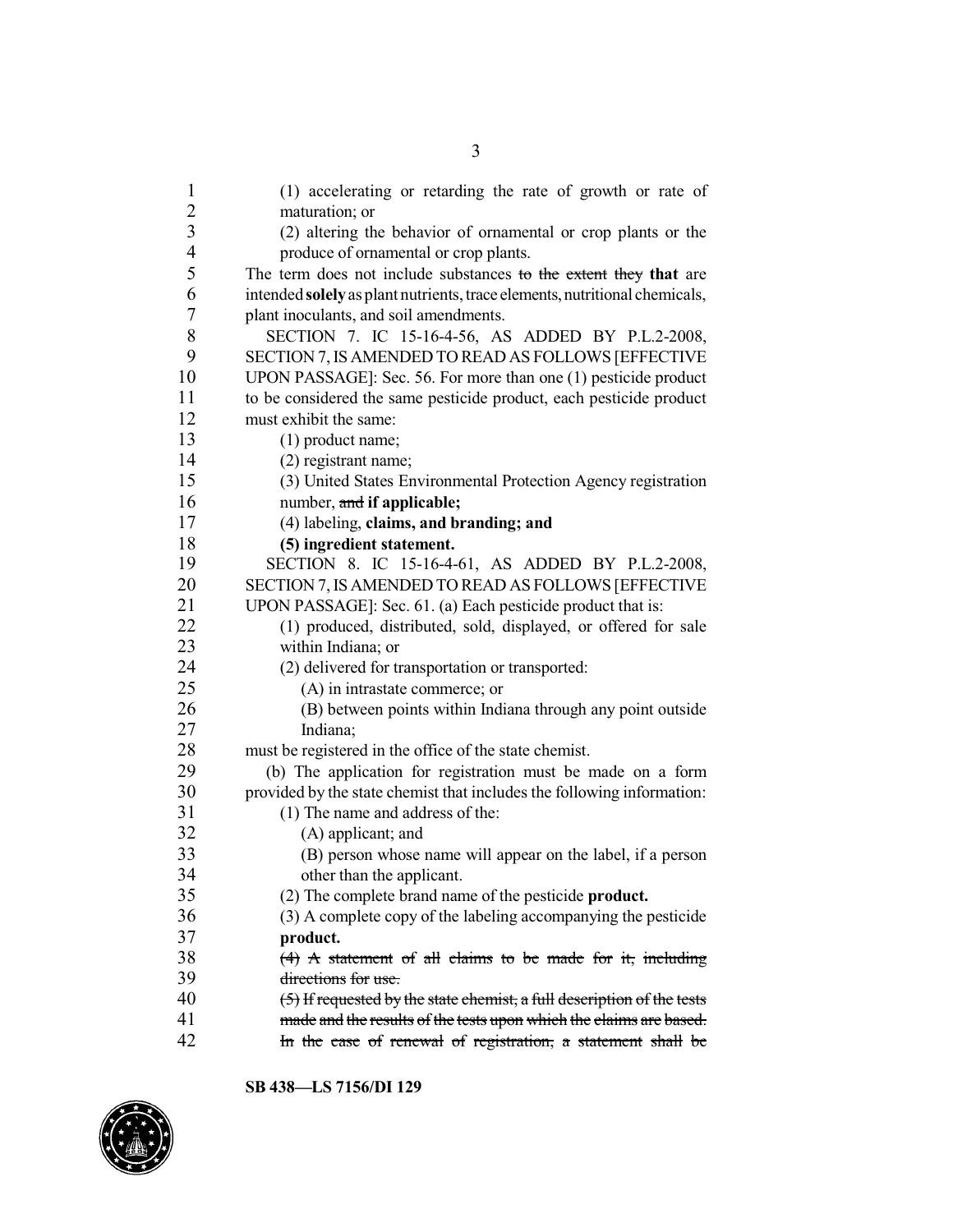required only with respect to information that is different from that furnished when the pesticide was registered or last reregistered. SECTION 9. IC 15-16-4-62, AS AMENDED BY P.L.99-2012, SECTION12,ISAMENDEDTOREADASFOLLOWS[EFFECTIVE UPON PASSAGE]: Sec. 62. (a) Each registrant shall pay an annual, nonrefundable **application** fee of one hundred seventy dollars (\$170) for each application for each pesticide product submitted for registration **or reregistration.** (b) Each registration expires January 1 of each year. (c) Allfees collected bythe state chemist under this chapter shall be paid to the treasurer of Purdue University, who shall deposit the fees in a special restricted account designated by the treasurer of the board of 14 trustees of Purdue University.<br>15 (d) From the account descri- $(d)$  From the account described in subsection  $(c)$ , the treasurer shall pay all expenses incurred in administering this chapter, including expenses for the following: 18 (1) The employment of: (A) inspectors; 20 (B) investigators; 21 (C) researchers; (D) analysts; 23 (E) administrators; and<br>24 (F) clerical and service  $(F)$  clerical and service staff. (2) Expenses in procuring samples and printing results of inspections. (3) Purchasing: 28 (A) supplies; (B) equipment; and (C) services. 31 (4) Necessary remodeling.<br>32 (5) Other expenses of the c (5) Other expenses of the office of the state chemist. (6) The transfer of ten dollars (\$10) from each fee paid under 34 subsection (a) on an annual basis to the office of Purdue pesticide<br>35 roomans to provide education about the safe and effective use of programs to provide education about the safe and effective use of pesticides. The treasurer is not required to use any other funds, except those collected as registration fees, to pay any expenses incurred in the administration of this chapter. The dean of agriculture shall make an annual financial report to the governor showing total receipts and expenditures of all fees received under this chapter. (e) A registrant who registers or pays an annual fee after December

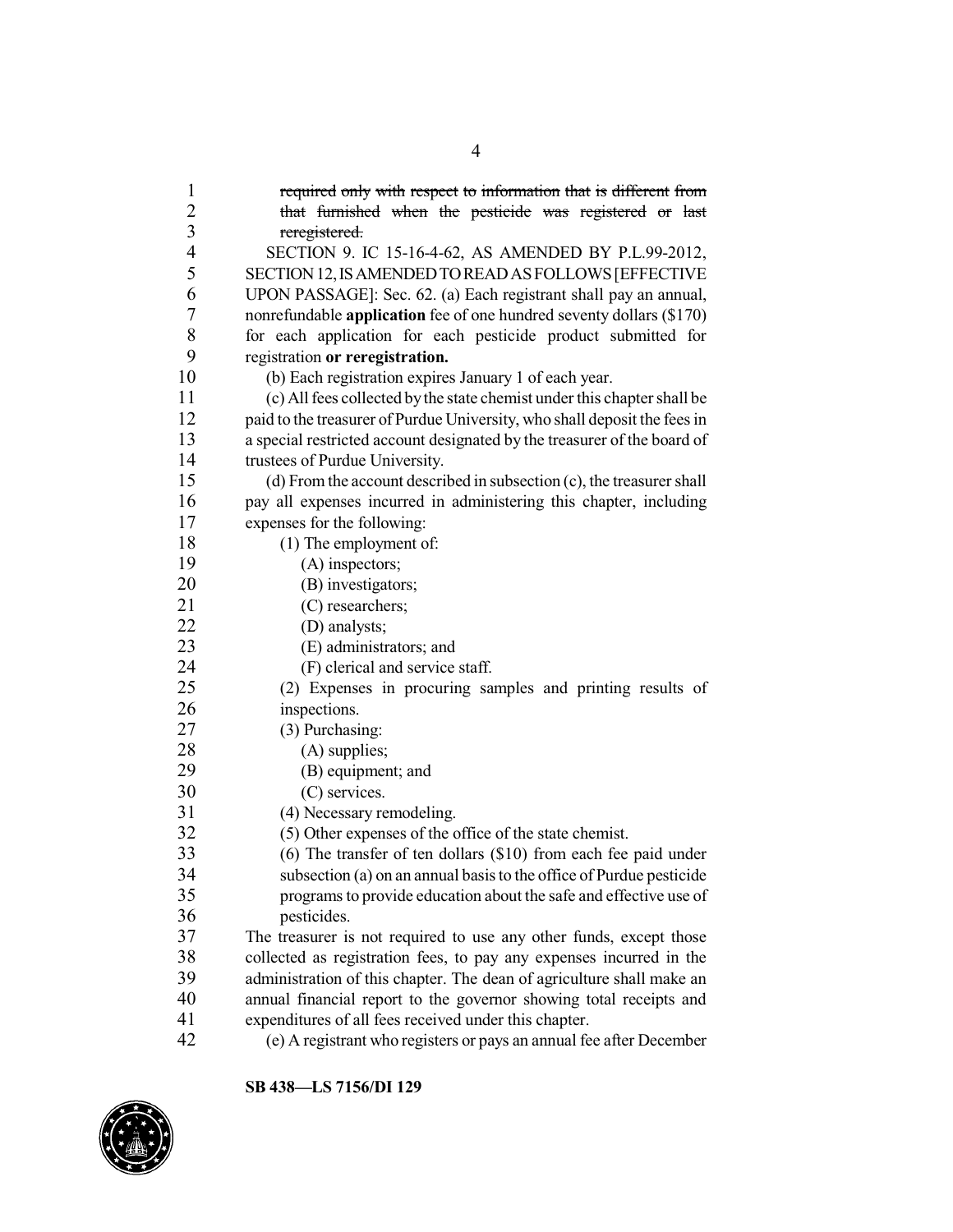1 31 of any year shall pay a late fee of one hundred seventy dollars<br>2 (\$170) as well as the annual fee.  $$170$ ) as well as the annual fee. (f) Excess funds from the collection of fees under this chapter are subject to IC 15-16-2-36. SECTION 10. IC 15-16-4-64, AS ADDED BY P.L.120-2008, SECTION69,ISAMENDEDTOREADASFOLLOWS[EFFECTIVE UPON PASSAGE]: Sec. 64. (a) The state chemist shall **may** require the submission of the complete formula of any pesticide product, 9 including:  $\frac{1}{2}$  including: (1) **the** confidential statement of formula; (2) **the** analytical methods for the analysis of the pesticide formulation and the analysis of residues of the pesticide product 13 in environmental media; and (3) **the** analytical standards of the pesticide product; **(4) the safety data sheet; (5) the physical sample of the pesticide product; and (6) a statement of all claims to be made for the pesticide product, including a full description of the tests made and the results of the tests upon which the claims are based.** In the case of a federally registered product, this requirement may be waived. (b) The state chemist shall register a pesticide product if: (1) the state chemist determines that the composition of the pesticide product warrants the proposed claims for the pesticide product; (2) the pesticide product, its labeling, and other material required tobe submitted complywith the requirements ofsection 61 ofthis 28 chapter; and<br>29 (3) the state (3) the state chemist determines that the person submitting the application for registration has complied with the requirements of this chapter. (c) The state chemist shall notify the applicant that the pesticide 33 product, labeling, or other material required to be submitted fails to comply with the law if the state chemist determines: 34 comply with the law if the state chemist determines:<br>35 (1) that the proposed claims for the pesticide pr (1) that the proposed claims for the pesticide product; or (2) the pesticide product, its labeling, and other material required to be submitted; 38 does not comply with this chapter.<br>39 (d) If the state chemist notifies an  $(d)$  If the state chemist notifies an applicant under subsection  $(c)$ , the state chemist shall give the applicant an opportunity to make the necessary corrections. If upon receipt of notice, the applicant does not make the corrections, the state chemist may refuse to register the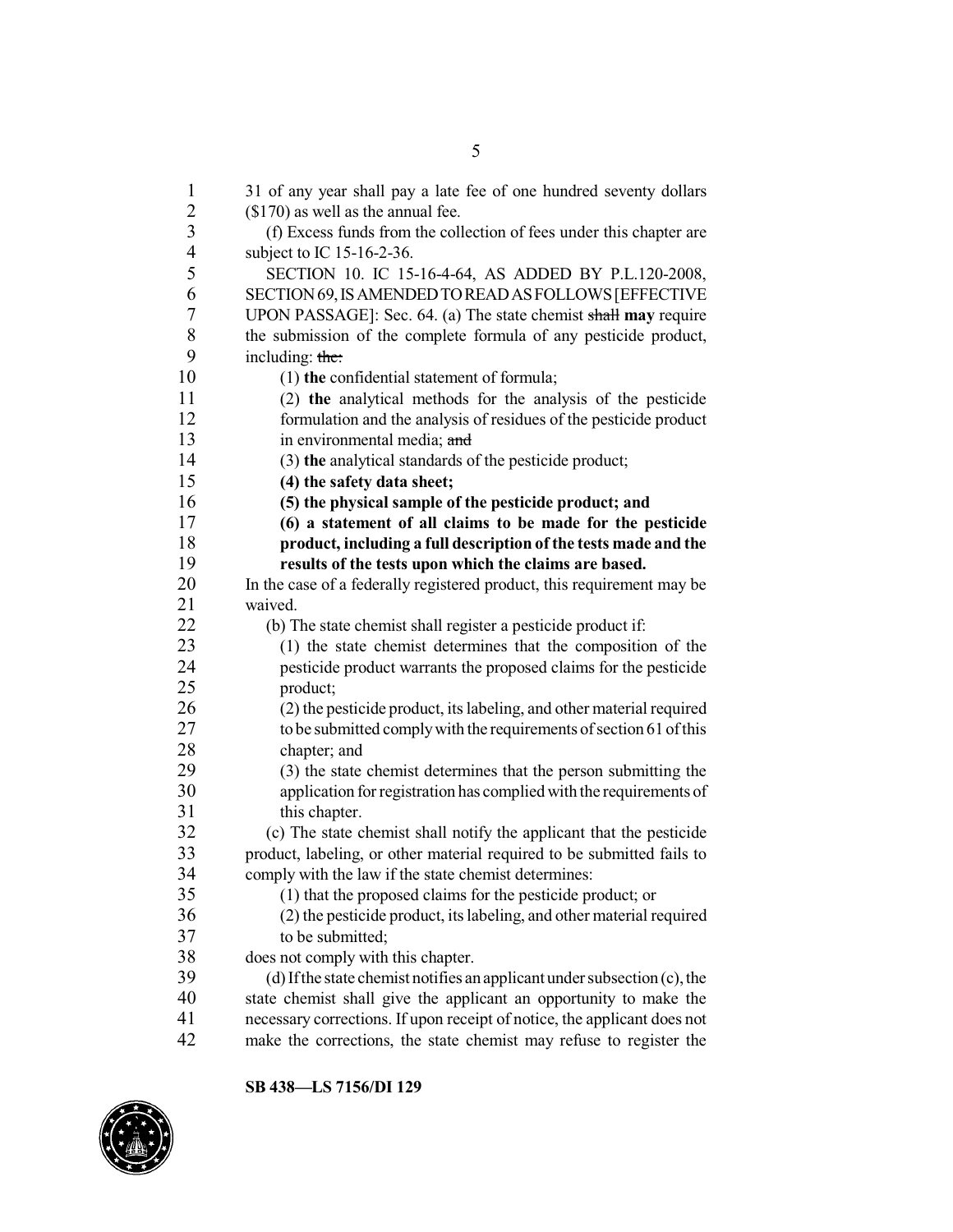| $\mathbf{1}$                                    | pesticide product.                                                            |
|-------------------------------------------------|-------------------------------------------------------------------------------|
|                                                 | (e) The state chemist, in accordance with the procedures specified            |
|                                                 | in this section, may deny, suspend, or cancel the registration of a           |
|                                                 | pesticide whenever the state chemist determines that:                         |
| $\begin{array}{c} 2 \\ 3 \\ 4 \\ 5 \end{array}$ | (1) the pesticide product;                                                    |
| 6                                               | (2) the pesticide product's labeling; or                                      |
| $\overline{7}$                                  | (3) the person submitting the application for registration of the             |
| $8\,$                                           | pesticide product;                                                            |
| 9                                               | does not comply with this chapter.                                            |
| 10                                              | $(f)$ If:                                                                     |
| 11                                              | (1) an application for registration is refused; or                            |
| 12                                              | (2) the state chemist proposes to deny, suspend, or cancel a                  |
| 13                                              | registration;                                                                 |
| 14                                              | notice of the action and information concerning the person's right to         |
| 15                                              | obtain a review under section 64.5 of this chapter must be given to the       |
| 16                                              | applicant or registrant.                                                      |
| 17                                              | SECTION 11. IC 15-16-4-69, AS ADDED BY P.L.2-2008,                            |
| 18                                              | SECTION 7, IS AMENDED TO READ AS FOLLOWS [EFFECTIVE                           |
| 19                                              | UPON PASSAGE]: Sec. 69. (a) Subject to this section, if a person              |
| 20                                              | violates this chapter or a rule adopted under this chapter, the state         |
| 21                                              | chemist under IC 4-21.5-3-6 may warn, cite, or impose a civil penalty         |
| 22                                              | on the person or:                                                             |
| 23                                              |                                                                               |
| 24                                              | $(1)$ deny;                                                                   |
| 25                                              | $(2)$ suspend;                                                                |
|                                                 | $(3)$ revoke; or                                                              |
| 26                                              | $(4)$ amend;                                                                  |
| 27                                              | the person's registration under this chapter.                                 |
| 28                                              | (b) The state chemist may impose civil penalties under this section           |
| 29                                              | only in accordance with the schedule of civil penalties adopted by the        |
| 30                                              | board. The board shall establish a schedule of the civil penalties that       |
| 31                                              | may be imposed under subsection (a) by rule adopted under IC 4-22-2.          |
| 32                                              | The rule adopted under this subsection may not provide for a civil            |
| 33                                              | penalty that exceeds the following:                                           |
| 34                                              | (1) Two Three hundred fifty dollars $(\frac{$250}{9})$ (\$300) for a person's |
| 35                                              | first violation.                                                              |
| 36                                              | (2) Five Six hundred dollars $(\$500)$ (\$600) for a person's second          |
| 37                                              | violation.                                                                    |
| 38                                              | (3) One thousand two hundred dollars $(\frac{1}{2}, 000)$ (\$1,200) for a     |
| 39                                              | person's third violation and each subsequent violation.                       |
| 40                                              | (c) If a violation is of a continuing nature, the state chemist may           |
| 41                                              | impose a civil penalty for each day that the violation occurred.              |
| 42                                              | (d) (c) A proceeding under IC 4-21.5-3 that involves the imposition           |

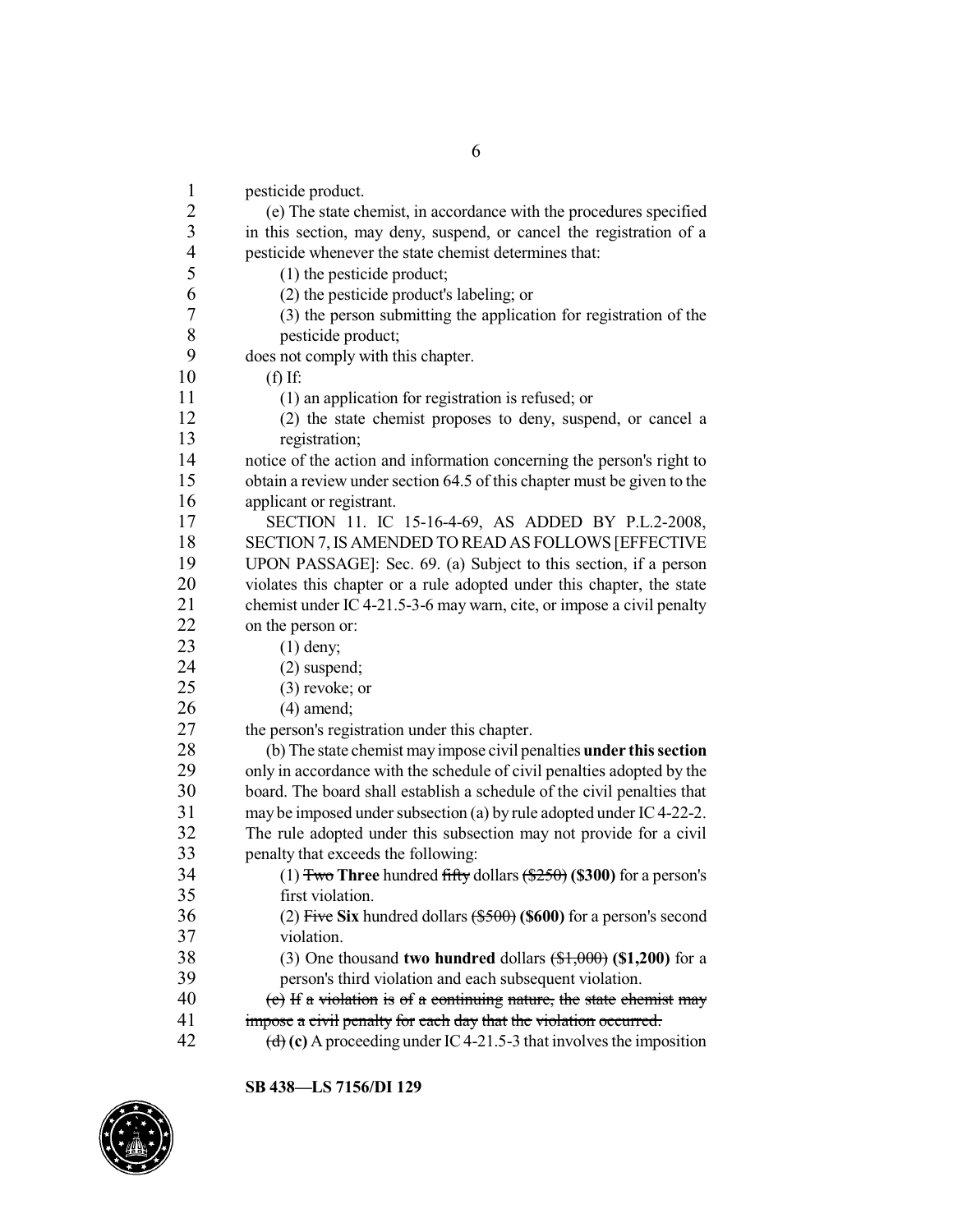| $\mathbf{1}$     | of a civil penalty may be consolidated with any other proceeding          |
|------------------|---------------------------------------------------------------------------|
| $\overline{2}$   | commenced under IC 4-21.5 to enforce this chapter or the rules            |
| $\mathfrak{Z}$   | adopted under this chapter.                                               |
| $\overline{4}$   | $(e)$ (d) Money collected for civil penalties imposed under this          |
| 5                | section shall be credited to the office of Purdue pesticide programs.     |
| 6                | The money may be used only to provide education about pesticides.         |
| $\boldsymbol{7}$ | SECTION 12. IC 15-16-4-73, AS ADDED BY P.L.120-2008,                      |
| 8                | SECTION 72, IS AMENDED TO READ AS FOLLOWS [EFFECTIVE                      |
| 9                | UPON PASSAGE]: Sec. 73. (a) Except as provided in subsection (f),         |
| 10               | if the state chemist:                                                     |
| 11               | (1) finds any pesticide product:                                          |
| 12               | (A) upon any premises; or                                                 |
| 13               | (B) in any means of conveyance;                                           |
| 14               | where it is held for purposes of, or during or after, distribution or     |
| 15               | sale; and                                                                 |
| 16               | (2) determines that the pesticide product:                                |
| 17               | (A) is in violation of this chapter; or                                   |
| 18               | (B) has been or is intended to be:                                        |
| 19               | (i) distributed;                                                          |
| 20               | (ii) sold; or                                                             |
| 21               | (iii) used;                                                               |
| 22               | in violation of this chapter;                                             |
| 23               | the state chemist may issue an order under subsection (b).                |
| 24               | (b) The state chemist may issue a written or printed:                     |
| 25               | $(1)$ stop sale;                                                          |
| 26               | $(2)$ use; or                                                             |
| 27               | $(3)$ removal;                                                            |
| 28               | order to the owner or custodian of a pesticide product.                   |
| 29               | (c) Except as provided in subsection (d), after receiving an order        |
| 30               | under subsection (b), the owner or custodian of a pesticide product may   |
| 31               | not:                                                                      |
| 32               | $(1)$ sell;                                                               |
| 33               | $(2)$ use; or                                                             |
| 34               | $(3)$ remove;                                                             |
| 35               | the pesticide product described in the order.                             |
| 36               | (d) The owner or custodian of a pesticide product who receives an         |
| 37               | order under subsection (b) may:                                           |
| 38               | $(1)$ sell;                                                               |
| 39               | $(2)$ use; or                                                             |
| 40               | $(3)$ remove;                                                             |
| 41               | the pesticide product only in accordance with the order or until the      |
| 42               | pesticide product is released in writing by the state chemist or by order |

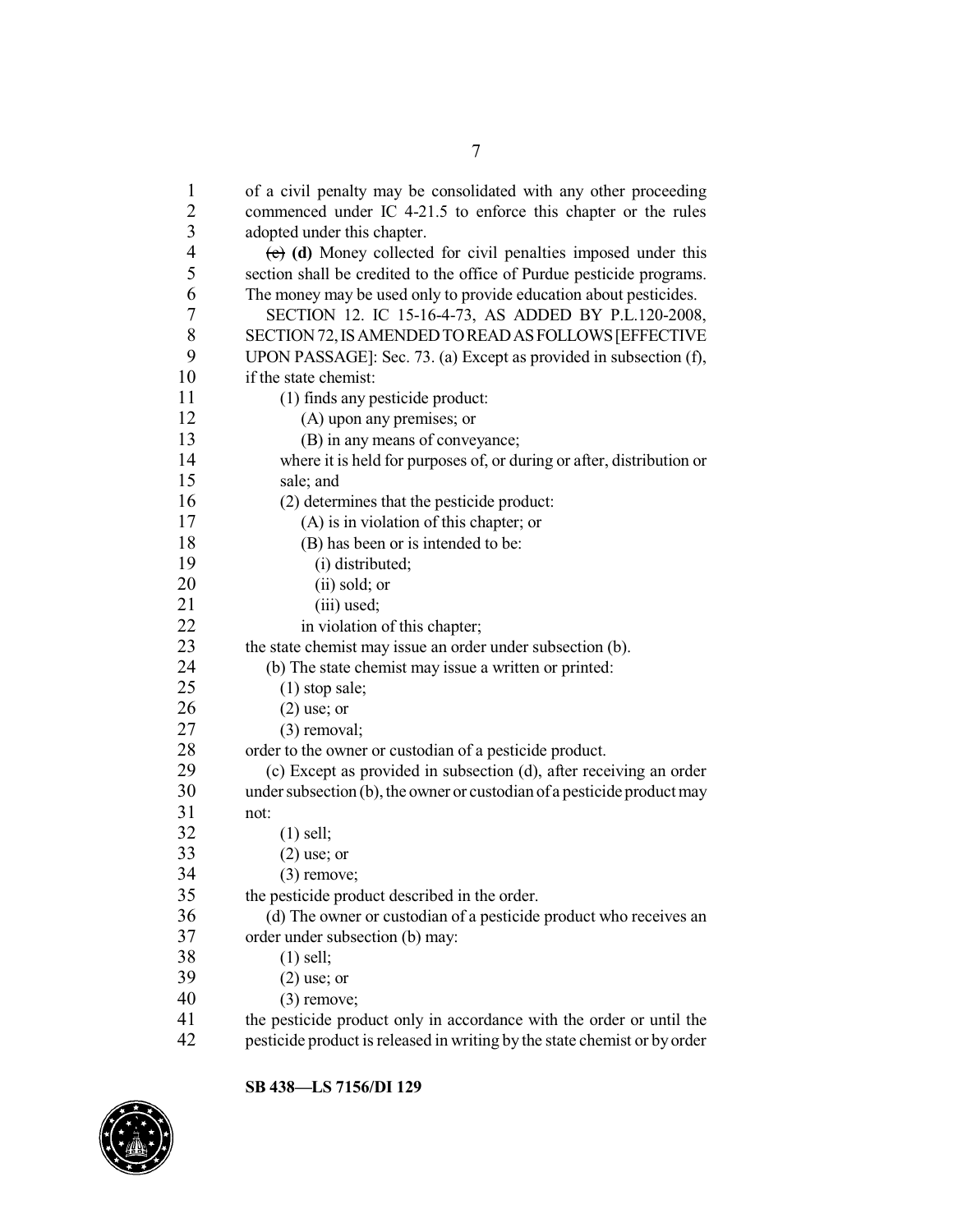of a court.

 (e) When a stop sale order is issued under subsection (b), the state 3 chemist shall immediately issue a notification to the dealer or registrant of the pesticide product **within thirty (30) days** that states the following:

(1) A stop sale order has been issued on the pesticide product.

 (2) A reference to the specific language of the law or rule that is believed to have been violated.

 (f) Labels of pesticide devicesmaybe submitted to the state chemist for approval **evaluation of the need for registration under this chapter** before the sale of the pesticide device.

 SECTION 13. IC 15-16-5-7, AS ADDED BY P.L.2-2008, SECTION 7,IS AMENDED TO READ AS FOLLOWS [EFFECTIVE 14 UPON PASSAGE]: Sec. 7. As used in this chapter, "commercial<br>15 applicator" means a certified applicator, whether or not a private applicator" means a certified applicator, whether or not a private 16 applicator with respect to some uses, who uses or supervises the use of pesticides **pesticide products** for any purpose or on any property other 18 than as provided by section 30 of this chapter.

 SECTION 14. IC 15-16-5-10, AS ADDED BY P.L.2-2008, SECTION 7,IS AMENDED TO READ AS FOLLOWS [EFFECTIVE 21 UPON PASSAGE]: Sec. 10. As used in this chapter, "device" means 22 any instrument or contrivance, other than a firearm, that is intended for 23 trapping, destroying, repelling, or mitigating any pest or any other form<br>24 of plant or animal life other than bacteria viruses or other of plant or animal life other than bacteria, viruses, or other microorganisms on or in living humans or other living animals. The term does not include equipment used for the application of pesticides when sold separately from the pesticides. **has the meaning set forth in IC 15-16-4-10.**

 SECTION 15. IC 15-16-5-16, AS ADDED BY P.L.2-2008, SECTION 7,IS AMENDED TO READ AS FOLLOWS [EFFECTIVE UPON PASSAGE]: Sec. 16. As used in this chapter, "licensed applicator for hire"means anylicensed certified commercial applicator who is employed by a licensed pesticide businessto use or to supervise the use of any pesticide **product** on the property of another and who has assumed direct responsibility for the use or supervision of the use of pesticides **pesticide products** by the business.

 SECTION 16. IC 15-16-5-19, AS ADDED BY P.L.2-2008, SECTION 7,IS AMENDED TO READ AS FOLLOWS [EFFECTIVE UPON PASSAGE]: Sec. 19. As used in this chapter, "licensed pesticide business" means any licensed person that owns, operates, or manages a business that is engaged in or professes to be engaged in:

(1) using any pesticide **product,** including restricted use

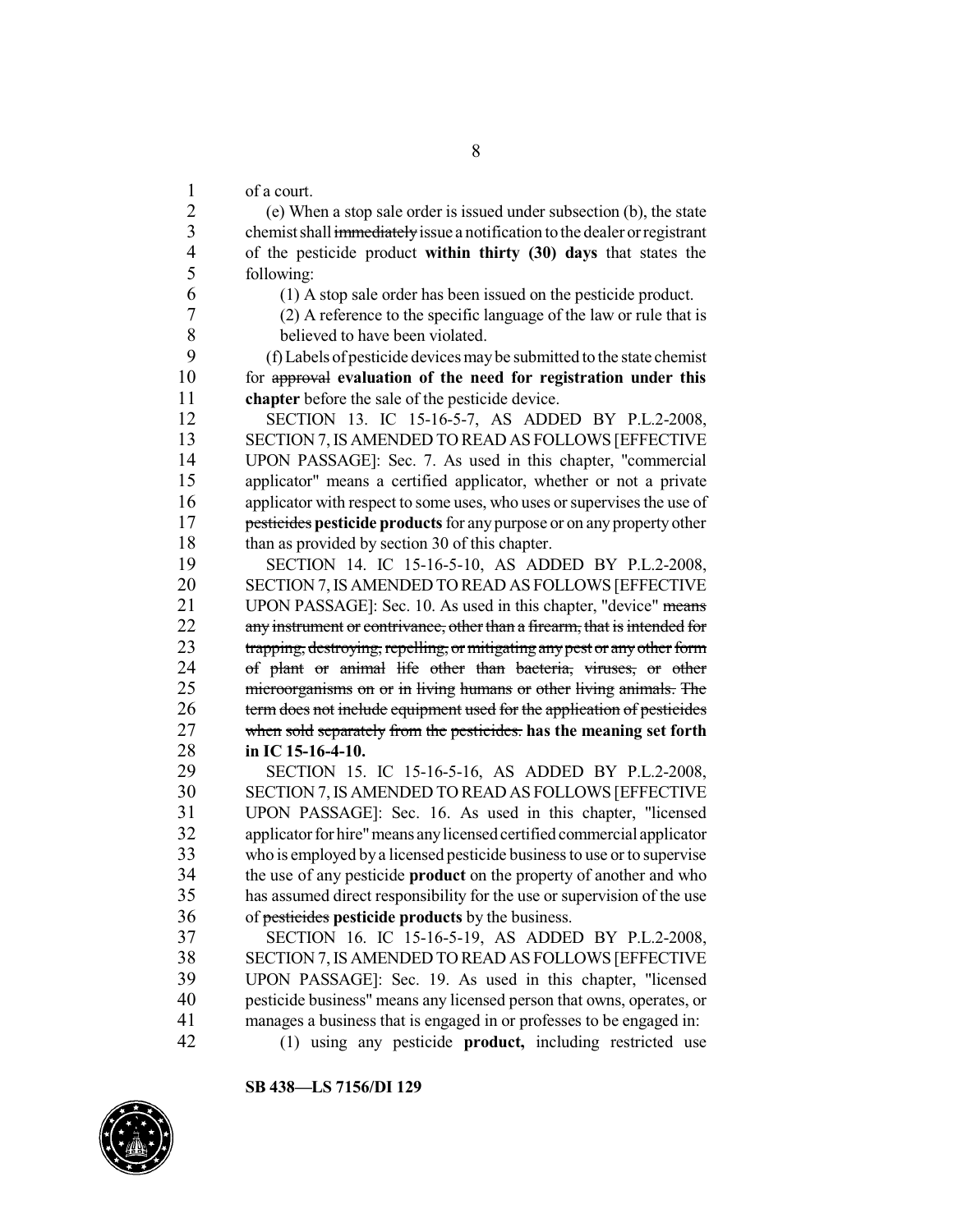pesticides; or (2) making diagnostic inspections or reports to determine infestations of wood destroying pests. SECTION 17. IC 15-16-5-21.5 IS ADDED TO THE INDIANA CODE AS A **NEW** SECTION TO READ AS FOLLOWS [EFFECTIVE UPON PASSAGE]: **Sec. 21.5. (a) As used in this chapter, "panel" refers to the civil penalty advisory panel established by section 39.5 of this chapter. (b) This section expires July 1, 2021.** SECTION 18. IC 15-16-5-29, AS ADDED BY P.L.2-2008, SECTION 7,IS AMENDED TO READ AS FOLLOWS [EFFECTIVE UPON PASSAGE]: Sec. 29. As used in this chapter, "plant regulator" means any substance or mixture of substances intended, through physiological action, for: (1) accelerating or retarding the rate of growth or rate of 16 maturation; or (2) altering the behavior of plants or the produce of plants. 18 The term does not include substances to the extent they are intended as plant nutrients, trace elements, nutritional chemicals, plant inoculants, or soil amendments. **has the meaning set forth in IC 15-16-4-34.** SECTION 19. IC 15-16-5-34, AS ADDED BY P.L.2-2008, SECTION 7,IS AMENDED TO READ AS FOLLOWS [EFFECTIVE UPON PASSAGE]: Sec. 34. As used in this chapter, "restricted use pesticide" means: (1) any pesticide classified as restricted by the administrator of 26 the United States Environmental Protection Agency; or  $(2)$  a pesticide that the board has determined to be unduly hazardous to persons, animals, plants, wildlife, waters, or lands 29 other than the pests the pesticide is intended to prevent, destroy, control, or mitigate. **has the meaning set forth in IC 15-16-4-37.**<br>32 **SECTION** 20. IC 15-16-5-39.5 IS ADDE SECTION 20. IC 15-16-5-39.5 IS ADDED TO THE INDIANA CODE AS A **NEW** SECTION TO READ AS FOLLOWS [EFFECTIVE UPON PASSAGE]: **Sec. 39.5. (a) The civil penalty advisory panel is established. (b) The panelshall study and recommend a point system for use in determining the civil penalties that may be imposed for a violation of this chapter.**<br>39 **(c)** The panel is compo **(c) The panel is composed of the following individuals: (1) The director of the department of agriculture or the director's designee.**

**(2) The state chemist or the state chemist's designee.**

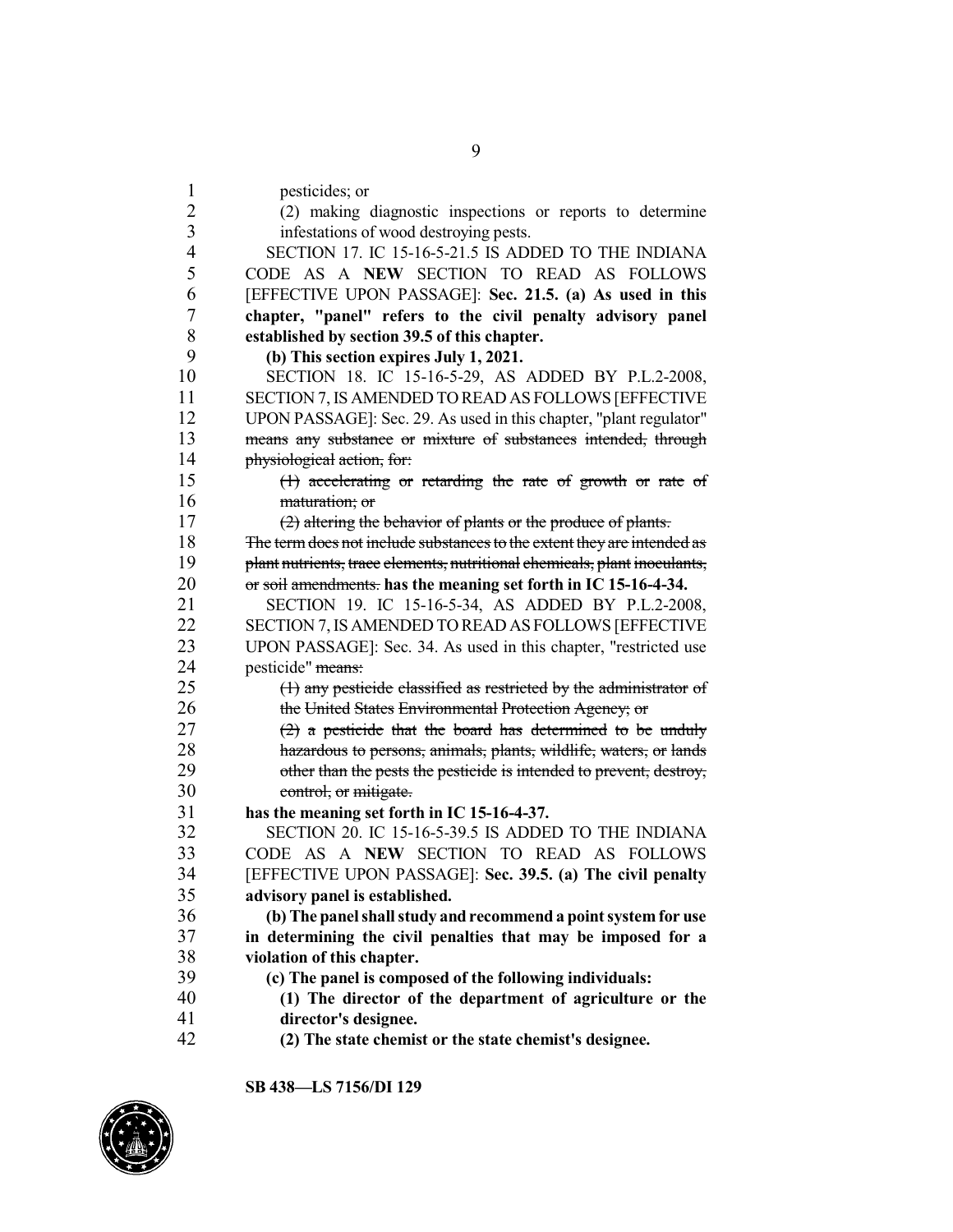| $\mathbf{1}$   | (3) The governor shall appoint the following individuals:             |
|----------------|-----------------------------------------------------------------------|
| $\overline{c}$ | (A) One (1) individual with knowledge of pesticides who               |
| $\overline{3}$ | represents the Indiana Farm Bureau, Inc.                              |
| $\overline{4}$ | (B) One (1) individual with knowledge of pesticides who               |
| 5              | represents the Agribusiness Council of Indiana.                       |
| 6              | (C) One (1) individual with knowledge of pesticides who               |
| 7              | represents the interests of corn growers.                             |
| 8              | (D) One (1) individual with knowledge of pesticides who               |
| 9              | represents the interests of soybean growers.                          |
| 10             | (E) One (1) individual with knowledge of pesticides who               |
| 11             | represents the interests of wine grape growers.                       |
| 12             | (F) One (1) individual with knowledge of pesticides who               |
| 13             | represents the interests of the lawn care industry.                   |
| 14             | (G) One (1) individual with knowledge of pesticides who               |
| 15             | represents the interests of speciality crop growers.                  |
| 16             | (H) One (1) individual with knowledge of pesticides who               |
| 17             | represents the interests of the pest control and                      |
| 18             | extermination industry.                                               |
| 19             | (I) One (1) individual with knowledge of pesticides who               |
| 20             | represents the interests of tomato growers.                           |
| 21             | (4) Two (2) members of the senate, appointed as follows:              |
| 22             | (A) One (1) member appointed by the president pro                     |
| 23             | tempore of the senate.                                                |
| 24             | (B) One (1) member appointed by the minority leader of                |
| 25             | the senate.                                                           |
| 26             | (5) Two (2) members of the house of representatives                   |
| 27             | appointed as follows:                                                 |
| 28             | (A) One (1) member appointed by the speaker of the house              |
| 29             | of representatives.                                                   |
| 30             | (B) One (1) member appointed by the minority leader of                |
| 31             | the house of representatives.                                         |
| 32             | (d) The state chemist or state chemist's designee shall serve as      |
| 33             | the chairperson of the panel. The panel shall meet on the call of the |
| 34             | chairperson.                                                          |
| 35             | (e) A majority of the members serving on the panel constitutes        |
| 36             | a quorum. The affirmative votes of a majority of the members          |
| 37             | serving on the panel are required for the commission to take action   |
| 38             | on any measure, including the submission of recommendations           |
| 39             | under subsection (h).                                                 |
| 40             | (f) The board shall provide staff support to the panel.               |
| 41             | (g) The following individuals appointed to the panel shall serve      |
| 42             | without compensation but may receive per diem or other expenses       |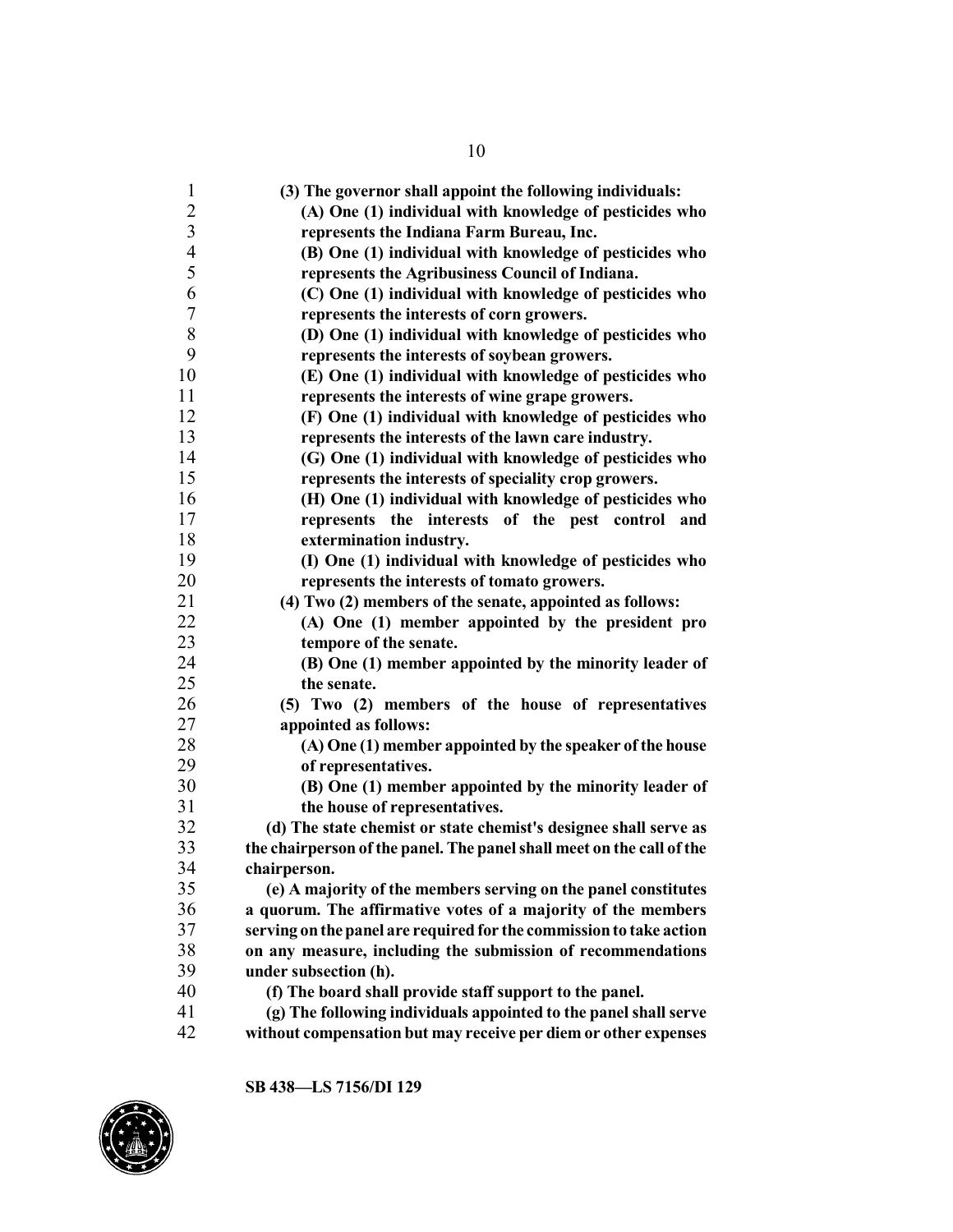**as follows: (1) A member of the panel who is a state employee but who is not a member of the general assembly is entitled to reimbursement for traveling expenses as provided under IC 4-13-1-4 and other expenses actually incurred in connection with the member's duties as provided in the state policies and procedures established by the Indiana department of administration and approved by the budget agency. (2) A member of the panel who is a member of the general assembly is entitledto receive the same perdiem,mileage, and travel allowances paid to members of the general assembly serving on interim study committees established by the legislative council. Per diem, mileage, and travel allowances shall be made from appropriations to the legislative council. (3) A member ofthe panel who is not described in subdivision (1) or (2) is entitled to reimbursement for traveling and other expenses as provided in the Purdue University travel policies and procedures, established by the Purdue University department of transportation and approved by the Purdue University vice president of business services. Traveling and other expenses shall be made fromamounts appropriatedand available to the state chemist. (h) Before December 1, 2020, the panel shall make recommendations to: (1) the board; and (2) the general assembly in an electronic format under IC 5-14-6; concerning the study of the point system described in subsection (b). (i) This section expires July 1, 2021.** SECTION 21. IC 15-16-5-45, AS ADDED BY P.L.2-2008, SECTION 7,IS AMENDED TO READ AS FOLLOWS [EFFECTIVE UPON PASSAGE]: Sec. 45. (a) The state chemist shall adopt rules to establish categories and qualificationsto certify and license personsto use pesticides and tomake diagnostic inspections and reports for wood destroying pests under this chapter.Each categoryissubject to separate testing procedures and requirements. Aperson is not required to payan 39 additional license fee if the person desires to be licensed in more than<br>40 one (1) of the license categories provided for by the state chemist under one  $(1)$  of the license categories provided for by the state chemist under this section. (b) The state chemist, in adopting rules under this section, shall

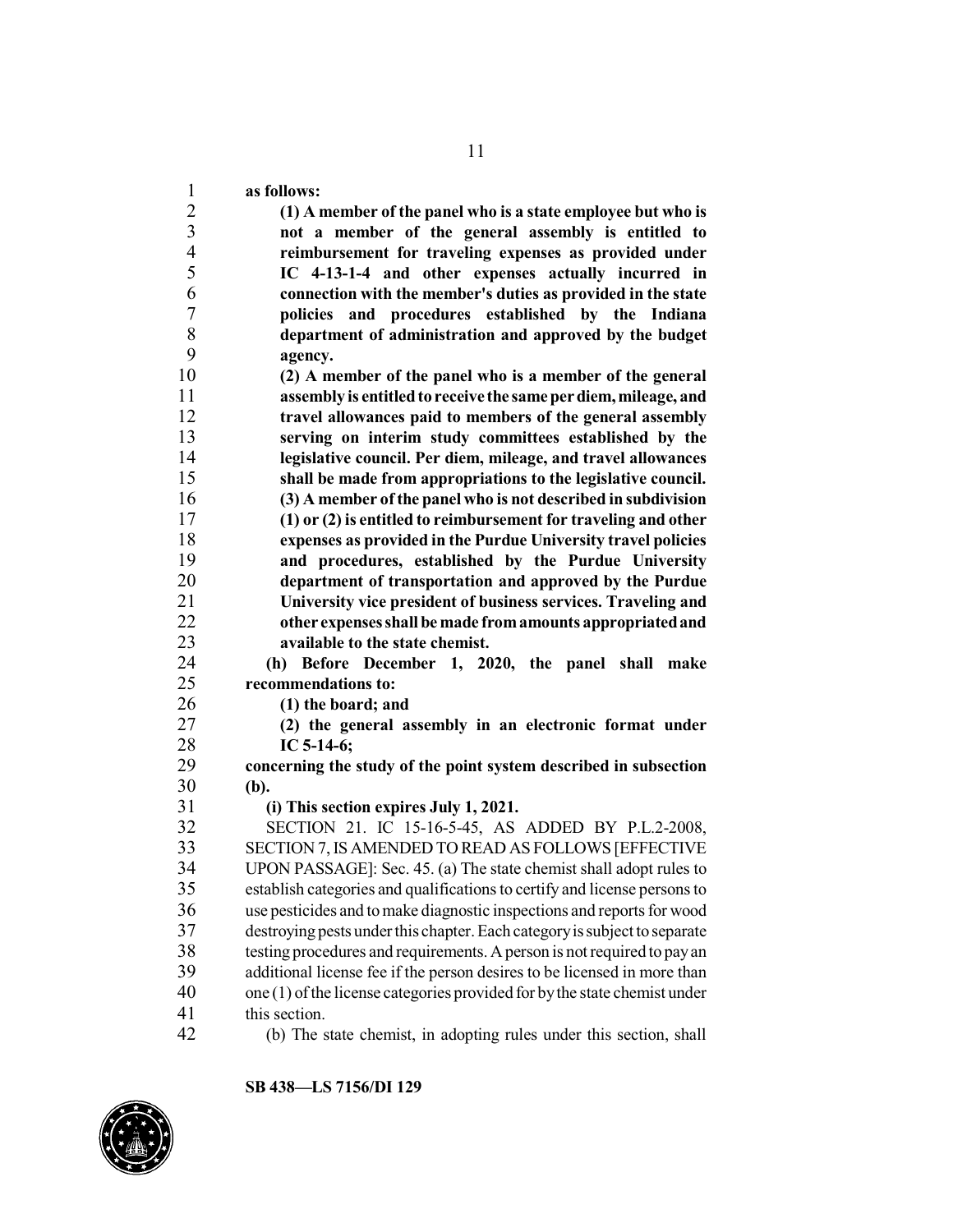establish **examination content and** standards for the certification of 2 persons who use pesticides or who make diagnostic inspections and reports for wood destroying pests. The **examination content and**  reports for wood destroying pests. The **examination content and** standards must relate to **the following: (1) The hazards involved in** the use and handling of pesticides, or to the use and handling of the pesticide or class of pesticides 7 covered by the individual's certification.<br>8 (2) The iob responsibilities of the indiv **(2) The job responsibilities of the individual using pesticides that are covered by the individual's certification. (3) Any relevant information addressed in 40 CFR Part 171.** 11 and must be relative to the hazards involved. In determining standards, the state chemist shall consider the characteristics of the pesticide formulation, including the acute dermal and inhalation toxicity, the 14 persistence, mobility, and susceptibility to biological concentration, the<br>15 use experience that may reflect an inherent misuse or an unexpected use experience that may reflect an inherent misuse or an unexpected 16 good safety record that does not always follow laboratory toxicological 17 information, the relative hazards of patterns of use, including granular 18 soil applications, ultra-low volume or dust aerial applications, or air 19 blast sprayer applications, and the extent of the intended use. The state chemist shall observe the relevant regulations of Section 4 of the 21 Federal Insecticide, Fungicide, and Rodenticide Act (7 U.S.C. 135 et seq.). 23 (c) The state chemist may require a person certified under this chapter as a commercial applicator or a private applicator to renew the chapter as a commercial applicator or a private applicator to renew the person's certification, under requirements and standards established by the state chemist, to assure that the person maintains a level of competence and ability to use pesticides safely and properly. **(d) An individual who is certified and licensed under this chapter must be at least eighteen (18) years of age, as proven by a valid government issued identification or an equivalent form of identification.** SECTION 22. IC 15-16-5-47, AS ADDED BY P.L.2-2008, SECTION 7,IS AMENDED TO READ AS FOLLOWS [EFFECTIVE UPON PASSAGE]: Sec. 47. (a) A license issued under this chapter is not transferable except in the event of disability or death of the licensee.The state chemist maytransfer a license **to anindividualwho is a certified applicator** by issuing a temporary permit to provide for 38 the operation of the business until the expiration of the permanent 139 license. (b) A certificate **certification** issued under this chapter is not transferable. SECTION 23. IC 15-16-5-48, AS ADDED BY P.L.120-2008,

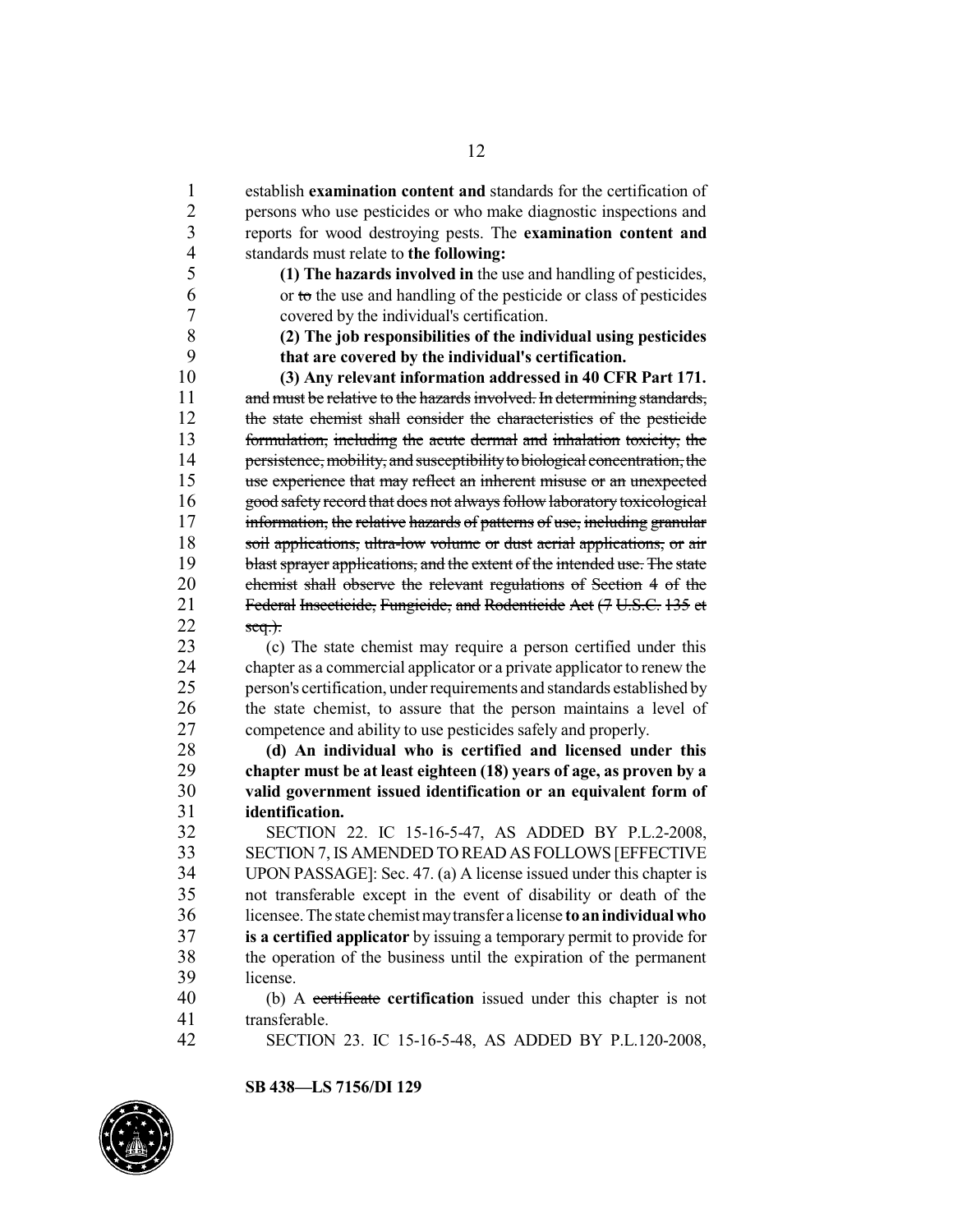| 1              | SECTION 75, IS AMENDED TO READ AS FOLLOWS [EFFECTIVE                     |
|----------------|--------------------------------------------------------------------------|
| $\overline{c}$ | UPON PASSAGE]: Sec. 48. (a) Subject to section 55 of this chapter,       |
| $\overline{3}$ | a person may not engage in or profess to engage in the business of:      |
| $\overline{4}$ | $(1)$ using a pesticide; or                                              |
| 5              | (2) making diagnostic inspections or reports to determine                |
| 6              | infestations of wood destroying pests;                                   |
| 7              | on the property of another for hire at any time without a pesticide      |
| 8              | business license issued by the state chemist. The state chemist shall    |
| 9              | require an annual license fee of forty-five dollars (\$45) for each      |
| 10             | pesticide business license that is issued.                               |
| 11             | (b) A pesticide business license must be obtained for each unique        |
| 12             | business location or business name from which pesticide use or           |
| 13             | application is conducted.                                                |
| 14             | (c) The application for a license must be on a form provided by the      |
| 15             | state chemist. Each application must contain information necessary for   |
| 16             | the administration of this chapter.                                      |
| 17             | (d) The state chemist may not issue a pesticide business license until   |
| 18             | the applicant or a pesticide applicator in the applicant's hire who uses |
| 19             | or supervises the use of a pesticide on the property of another is       |
| 20             | certified by passing an examination to demonstrate to the state chemist  |
| 21             | the applicant's or applicator's knowledge of the:                        |
| 22             | (1) use of pesticides under the category for which the applicant or      |
| 23             | applicator has applied; and                                              |
| 24             | (2) nature and effect of pesticides the applicant or applicator may      |
| 25             | apply under the categories.                                              |
| 26             | At least one (1) licensed applicator for hire must be associated with    |
| 27             | each location from which pesticides are used for hire.                   |
| 28             | (e) The state chemist may renew any pesticide business license.          |
| 29             | (f) Subject to subsections (a), (b), (c), and (d) and section 65 of this |
| 30             | chapter, if:                                                             |
| 31             | (1) the state chemist finds the applicant qualified to engage in the     |
| 32             | business of using pesticides or making diagnostic inspections or         |
| 33             | reports to determine infestations of wood destroying pests on the        |
| 34             | property of another;                                                     |
| 35             | (2) the applicant files evidence of financial responsibility required    |
| 36             | under section 58 of this chapter; and                                    |
| 37             | (3) the applicant applying for a license involving aerial                |
| 38             | application of pesticides has met all of the requirements of:            |
| 39             | (A) the Federal Aviation Administration;                                 |
| 40             | (B) the Indiana department of transportation; and                        |
| 41             | (C) any other applicable federal or state statutes or regulations        |
| 42             | to operate the equipment described in the application;                   |
|                |                                                                          |

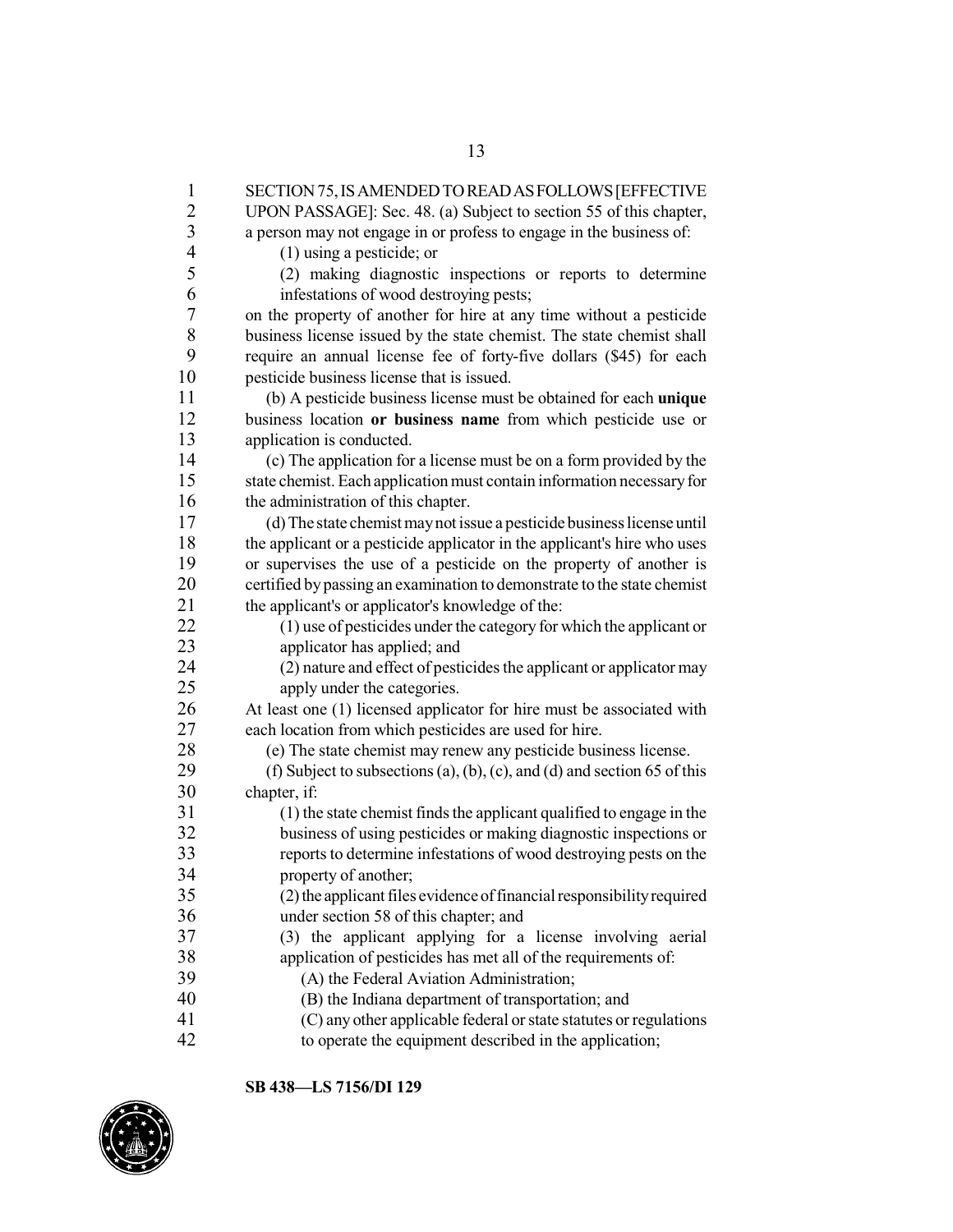1 the state chemist may issue a pesticide business license limited to the categories for which the applicant or a pesticide applicator in the categories for which the applicant or a pesticide applicator in the applicant's hire is qualified. The license expires January 1 of the year following issue unless it has been invalidated, revoked, or suspended 5 earlier by the state chemist. A surety bond or certificate of liability<br>6 insurance in force or certificate of financial responsibility required insurance in force or certificate of financial responsibility required under section 58 of this chapter must be maintained and in effect on a 8 continuing basis.<br>9 (a) The state

9 (g) The state chemist may limit a license or the operation of a business to the use of certain pesticides, or to certain areas, or to certain business to the use of certain pesticides, or to certain areas, or to certain types of equipment if the applicant is only so qualified.

 (h) If a license is not issued as applied for, the state chemist shall inform the applicant in writing of the reasons the license was not 14 issued.<br>15 SEC

SECTION 24. IC 15-16-5-55, AS ADDED BY P.L.2-2008, SECTION 7,IS AMENDED TO READ AS FOLLOWS [EFFECTIVE UPON PASSAGE]: Sec. 55. Section 48 of this chapter relating to **pesticide business** licenses and requirements for their issuance does not apply to the following:

 (1) A farmer who applies pesticides for the farmer's own use or with ground equipment or manually for the farmer's neighborsif:

 (A) the farmer operates farm property and operates and 23 maintains pesticide application equipment primarily for the 24 farmer's own use: farmer's own use;

 (B) the farmer is not engaged in the business of applying pesticides for hire and the farmer does not publicly profess to be a pesticide business;

 (C) the farmer operates the farmer's pesticide application equipment only in the vicinity of the farmer's own property and for the accommodation of the farmer's neighbors **without any compensation;** and<br>32 **(D)** the farmer is certified

 (D) the farmer is certified as a private applicator if the farmer uses restricted use pesticides.

 (2) A veterinarian who uses pesticides as an incidental part ofthe veterinarian's practice, ifthe veterinarian is not regularlyengaged in or does not profess to be engaged in the business of using pesticides for hire.

 (3) Research personnel applying **general use** pesticides only to bona fide experimental plots.

 **(4) A person who uses nonrestrictedgeneral use pesticidesfor purposes of disinfecting or sanitizing, unless a license is required by a rule established by the board.**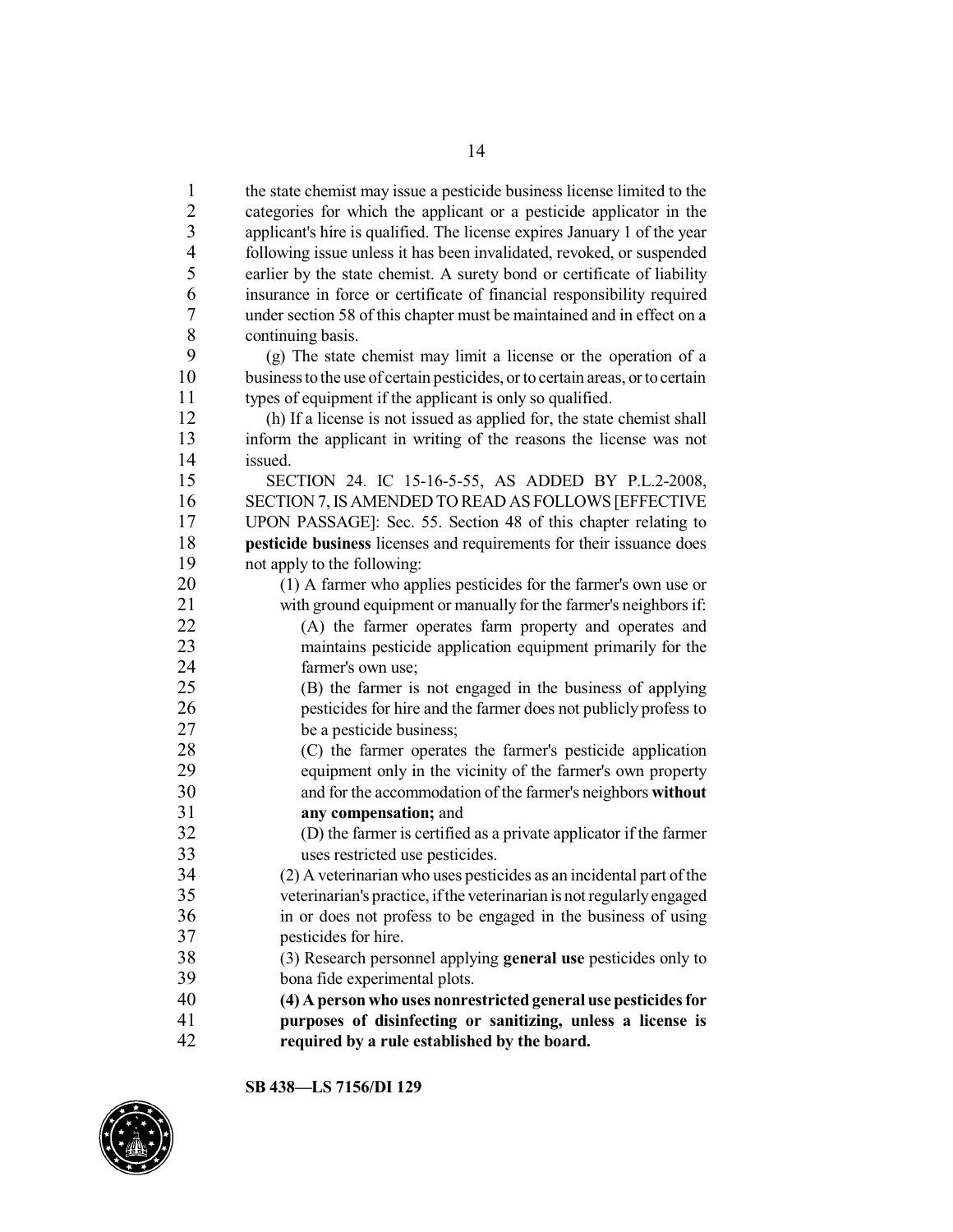SECTION 25. IC 15-16-5-59, AS ADDED BY P.L.120-2008, SECTION78,ISAMENDEDTOREADASFOLLOWS[EFFECTIVE UPON PASSAGE]: Sec. 59. (a) Commercial applicators, **private applicators, registeredpesticide dealers,** and licensedpestinspectors shall maintain records concerning: (1) the application of restricted use pesticides; **(2) the distribution of restricted use pesticides; (3) the application of pesticides for hire; (4) the application of pesticides on golf courses; (5) the application of pesticides on school property;** (2) **(6)** diagnostic inspections to determine infestations of wood destroying pests; and (3) **(7)** any relevant information that the state chemist determines 14 by rule is necessary for purposes of this chapter.<br>15 <del>(b) The state chemist may require certified application</del> (b) The state chemist may require certified applicators to maintain records related to applications of state restricted pesticide uses. (c) **(b)** Records required under this section must be kept for: (1) two (2) years after the date ofthe inspection or the application of the pesticide; or 20 (2) the time specified by rule.  $(d)$  (c) The state chemist shall be provided access to the records by the commercial applicator or licensed pest inspector. **required to be maintained under this section.**<br>24 **SECTION** 26, IC 15-16-5-65 SECTION 26. IC 15-16-5-65, AS AMENDED BY P.L.99-2012, SECTION18,ISAMENDEDTOREADASFOLLOWS[EFFECTIVE 26 UPON PASSAGE]: Sec. 65. Subject to section 66 of this chapter, the<br>27 state chemist under IC 4-21.5-3-6 may warn, cite, or impose a civil state chemist under IC 4-21.5-3-6 may warn, cite, or impose a civil penaltyon a person for a violation under this chapter.The state chemist may also deny, suspend, revoke, or modify any provision of any license, permit, registration, or certification issued under this chapter 31 if the state chemist finds that the applicant or the holder of a license,<br>32 nermit registration or certification has committed any of the following permit, registration, or certification has committed any of the following acts, each of which is a violation of this chapter: 34 (1) Made false or fraudulent claims either verbally or through any<br>35 media misrepresenting the effect of pesticide products or methods media misrepresenting the effect of pesticide products or methods to be used. (2) Recommended, used, or supervised the use of any registered pesticide product in a manner inconsistent with its labeling approved by the United States Environmental Protection Agency or Indiana state registration for that pesticide, or in violation of the United States Environmental Protection Agency or Indiana state restrictions on the use of that pesticide product.

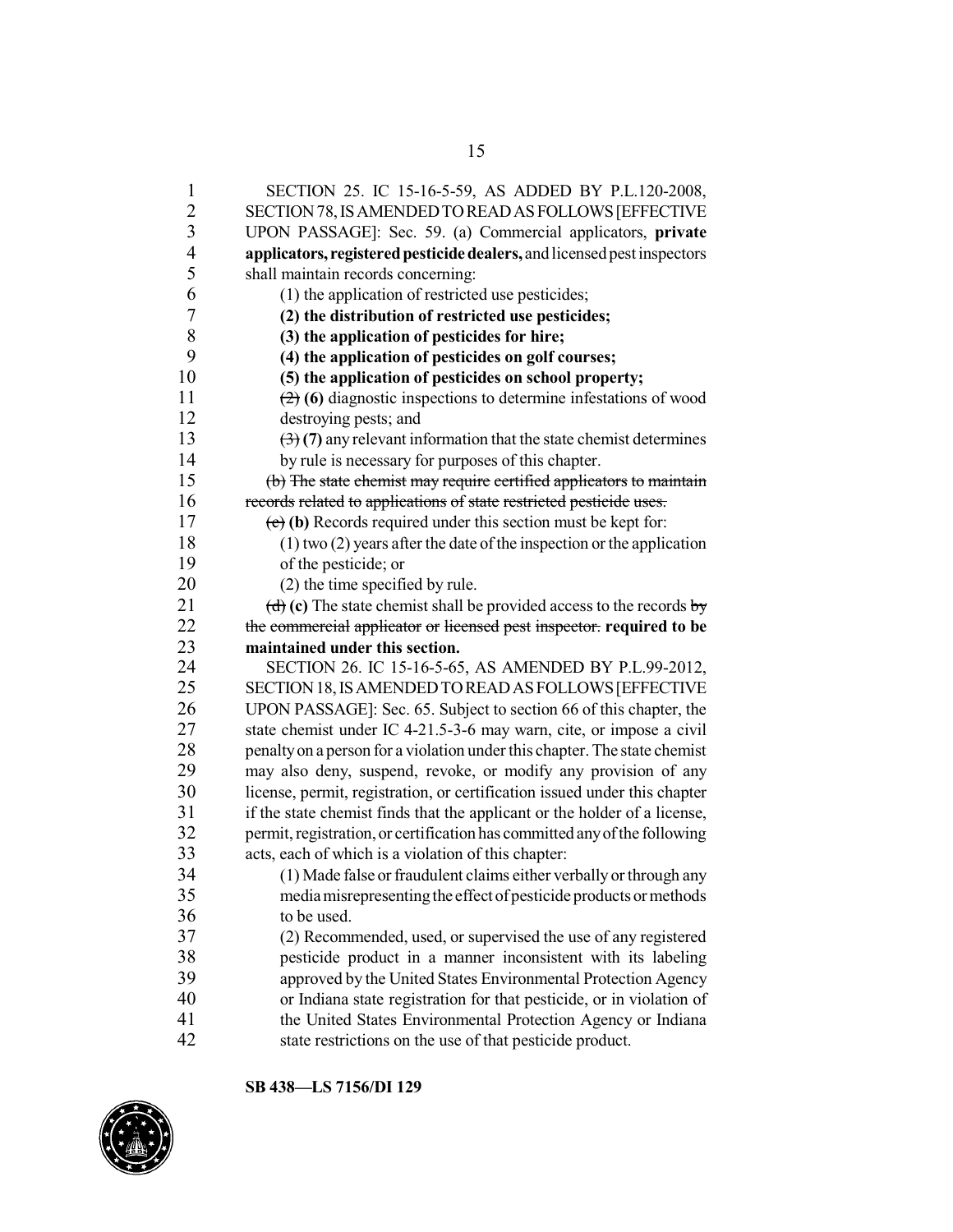| $\mathbf{1}$             | (3) Used known ineffective or improper pesticide products or          |
|--------------------------|-----------------------------------------------------------------------|
| $\overline{c}$           | known ineffective amounts of pesticides.                              |
| 3                        | (4) Operated faulty or unsafe equipment.                              |
| $\overline{\mathcal{L}}$ | (5) Operated in a careless or negligent manner.                       |
| 5                        | (6) Neglected or, after notice, refused to comply with this chapter,  |
| 6                        | the rules adopted under this chapter, or of any lawful order of the   |
| $\boldsymbol{7}$         | state chemist or the board.                                           |
| $8\,$                    | (7) Refused or neglected to:                                          |
| 9                        | (A) keep and maintain the records required by this chapter; or        |
| 10                       | (B) make reports and supply information when required or              |
| 11                       | requested by the state chemist in the course of an investigation      |
| 12                       | or inspection.                                                        |
| 13                       | (8) Made false or fraudulent records, invoices, or reports.           |
| 14                       | (9) Engaged in or professed to be engaged in the business of:         |
| 15                       | (A) using a pesticide or any other product regulated under this       |
| 16                       | chapter or by rules adopted under this chapter; or                    |
| 17                       | (B) making a diagnostic inspection to determine infestations          |
| 18                       | of a wood destroying pest;                                            |
| 19                       | for hire on the property of another without having a business         |
| 20                       | license issued by the state chemist.                                  |
| 21                       | $(10)$ Used a restricted use or supervised the use of a pesticide     |
| 22                       | product that is required to be used under this chapter by a           |
| 23                       | person who is certified, licensed, or permitted without having        |
| 24                       | an applicator, a person who is certified, licensed, or permitted      |
| 25                       | under this chapter in direct supervision. conducting the use.         |
| 26                       | (11) Used fraud or misrepresentation in making an application the     |
| 27                       | qualification or application for, or renewal of, a license, permit,   |
| 28                       | registration, or certification.                                       |
| 29                       | (12) Refused or neglected to comply with any limitations or           |
| 30                       | restrictions on or in a duly issued license, permit, registration, or |
| 31                       | certification.                                                        |
| 32                       | (13) Aided or abetted a person to evade this chapter, conspired       |
| 33                       | with a person to evade this chapter, or allowed a license, permit,    |
| 34                       | registration, or certification to be used by another person.          |
| 35                       | (14) Made false or misleading statements during or after an           |
| 36                       | inspection concerning any infestation or infection of pests.          |
| 37                       | (15) Impersonated any federal, state, county, or city inspector,      |
| 38                       | investigator, or official.                                            |
| 39                       | (16) Knowingly purchased or used a pesticide product that was         |
| 40                       | not registered under IC 15-16-4.                                      |
| 41                       | (17) Failed to continuously maintain financial responsibility         |
| 42                       | required under section 58 of this chapter or to provide proof of      |
|                          |                                                                       |

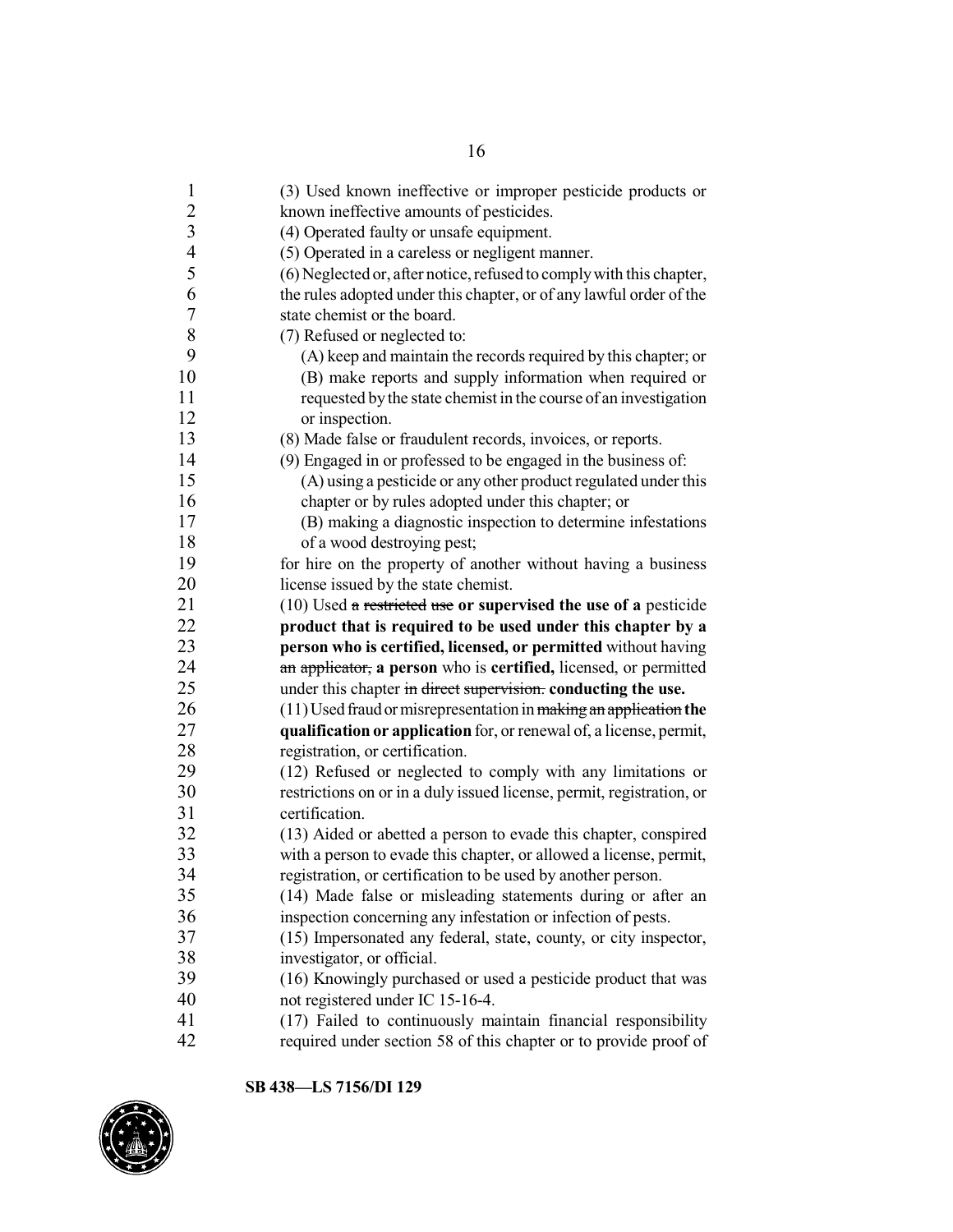| 1                       | financial responsibility to the state chemist when requested.                                  |
|-------------------------|------------------------------------------------------------------------------------------------|
| $\overline{c}$          | (18) Intentionally altered a duly issued license, permit,                                      |
| $\overline{\mathbf{3}}$ | registration, or certification.                                                                |
| $\overline{4}$          | (19) Recklessly, knowingly, or intentionally impeded or prevented                              |
| 5                       | the state chemist or the state chemist's agent from performing a                               |
| 6                       | duty of the state chemist.                                                                     |
| 7                       | SECTION 27. IC 15-16-5-66, AS ADDED BY P.L.2-2008,                                             |
| 8                       | SECTION 7, IS AMENDED TO READ AS FOLLOWS [EFFECTIVE                                            |
| 9                       | UPON PASSAGE]: Sec. 66. (a) The state chemist may impose civil                                 |
| 10                      | penalties under this section only in accordance with the schedule of                           |
| 11                      | civil penalties adopted by the board.                                                          |
| 12                      | (b) The board shall establish a schedule of civil penalties that may                           |
| 13                      | be imposed under section 65 of this chapter by rule adopted under                              |
| 14                      | IC 4-22-2. The rule adopted under this subsection may not provide for                          |
| 15                      | a civil penalty that exceeds the following:                                                    |
| 16                      | (1) For a violation committed by a person who is required to be                                |
| 17                      | certified as a private applicator, one hundred twenty dollars                                  |
| 18                      | $(\$100)$ : (\$120).                                                                           |
| 19                      | (2) For a violation by a person who is not described in subdivision                            |
| 20                      | $(1)$ , the following:                                                                         |
| 21                      | (A) $\frac{250}{100}$ Three hundred fifty dollars $\left(\frac{250}{100}\right)$ (\$300) for a |
| 22                      |                                                                                                |
|                         | person's first violation.                                                                      |
| 23<br>24                | (B) Five Six hundred dollars $(*500)$ (\$600) for a person's                                   |
|                         | second violation.                                                                              |
| 25                      | (C) One thousand two hundred dollars $(\text{$}1,\text{$}000)$ (\$1,200) for                   |
| 26                      | a person's third violation and each subsequent violation.                                      |
| 27                      | (c) If a violation is of a continuing nature, the state chemist may                            |
| 28                      | impose a civil penalty for each day that the violation occurred.                               |
| 29                      | (d) (c) A proceeding under IC 4-21.5-3 that involves a civil penalty                           |
| 30                      | may be consolidated with any other proceeding commenced under                                  |
| 31                      | IC 4-21.5 to enforce this chapter or the rules adopted under this                              |
| 32                      | chapter.                                                                                       |
| 33                      | $\left(\frac{e}{e}\right)$ (d) Money collected for civil penalties imposed under section 65    |
| 34                      | of this chapter shall be credited to the office of Purdue pesticide                            |
| 35                      | programs. The money may be used only to provide education about                                |
| 36                      | pesticides.                                                                                    |
| 37                      | SECTION 28. [EFFECTIVE UPON PASSAGE] (a) IC 15-16-4-69,                                        |
| 38                      | as amended by this act, does not apply to the imposition of a                                  |
| 39                      | penalty under IC 15-16-4 pursuant to a proceeding of the state                                 |
| 40                      | chemist initiated under IC 15-16-4 before the effective date of the                            |
| 41                      | amendments to IC 15-16-4-69 made by this act.                                                  |
| 42                      | (b) IC 15-16-4-69, before its amendment by this act, applies to                                |

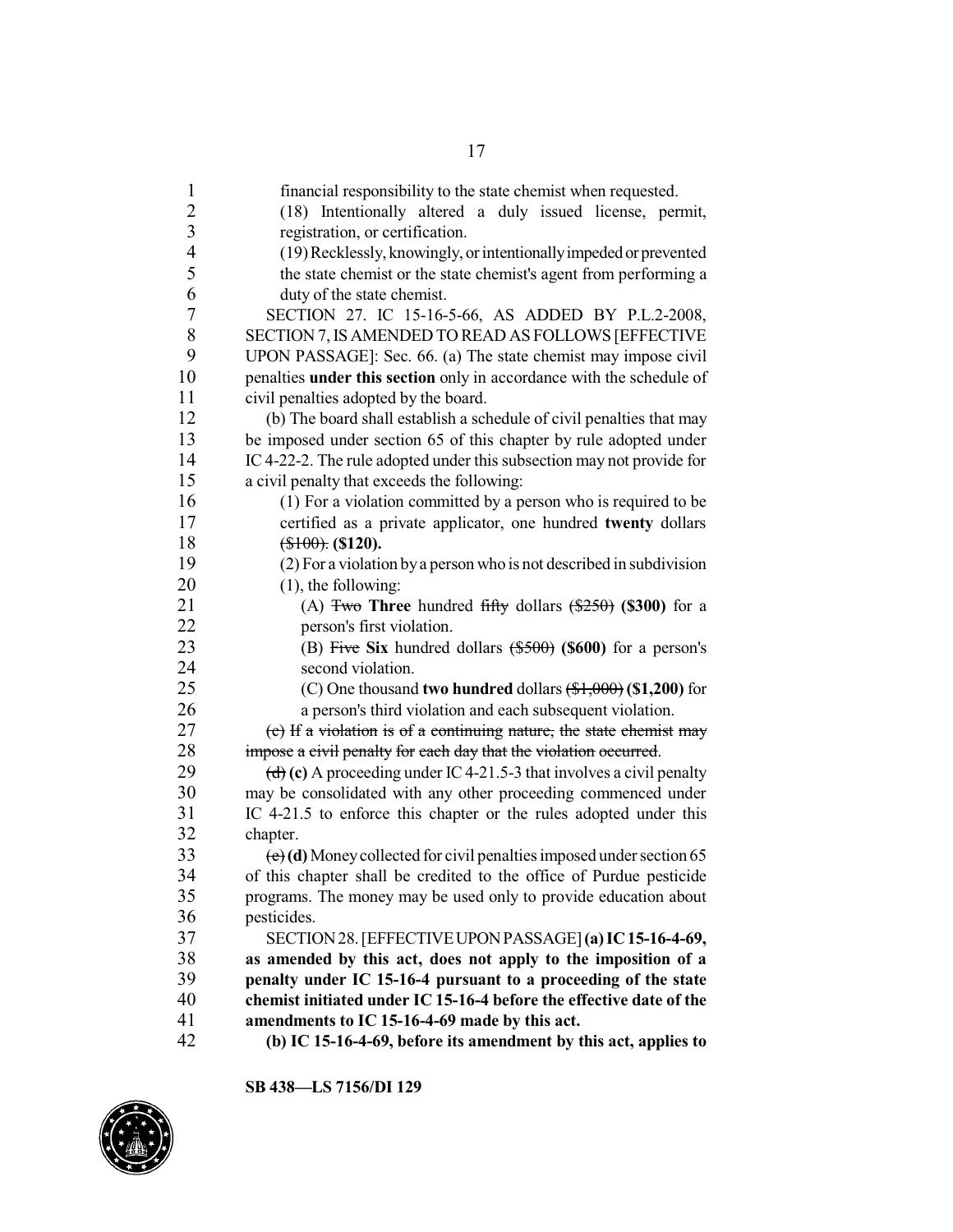**the imposition of a penalty under IC 15-16-4 pursuant to a proceeding of the state chemist initiated under IC 15-16-4 before the effective date ofthe amendmentsto IC15-16-4-69 made by this act.**

 **(c) IC 15-16-5-66, as amended by this act, does not apply to the imposition of a penalty under IC 15-16-5 pursuant to a proceeding of the state chemist initiated under IC 15-16-5 before the effective date of the amendments to IC 15-16-5-66 made by this act.**

 **(d) IC 15-16-5-66, before its amendment by this act, applies to the imposition of a penalty under IC 15-16-5 pursuant to a proceeding of the state chemist initiated under IC 15-16-5 before the effective date ofthe amendmentsto IC15-16-5-66 made by this act.**

**(e) This SECTION expires July 1, 2023.**

 SECTION29.[EFFECTIVEUPONPASSAGE]**(a) As used inthis SECTION, "policy" refers to the FY 2019 pesticide enforcement response policy developed by the state chemist.**

 **(b) Before July 1, 2020, the state chemist shall amend the policy to conform to the amendments made to IC 15-16-4 and IC 15-16-5 by this act.**

- **(c) This SECTION expires July 1, 2021.**
- SECTION 30. **An emergency is declared for this act.**

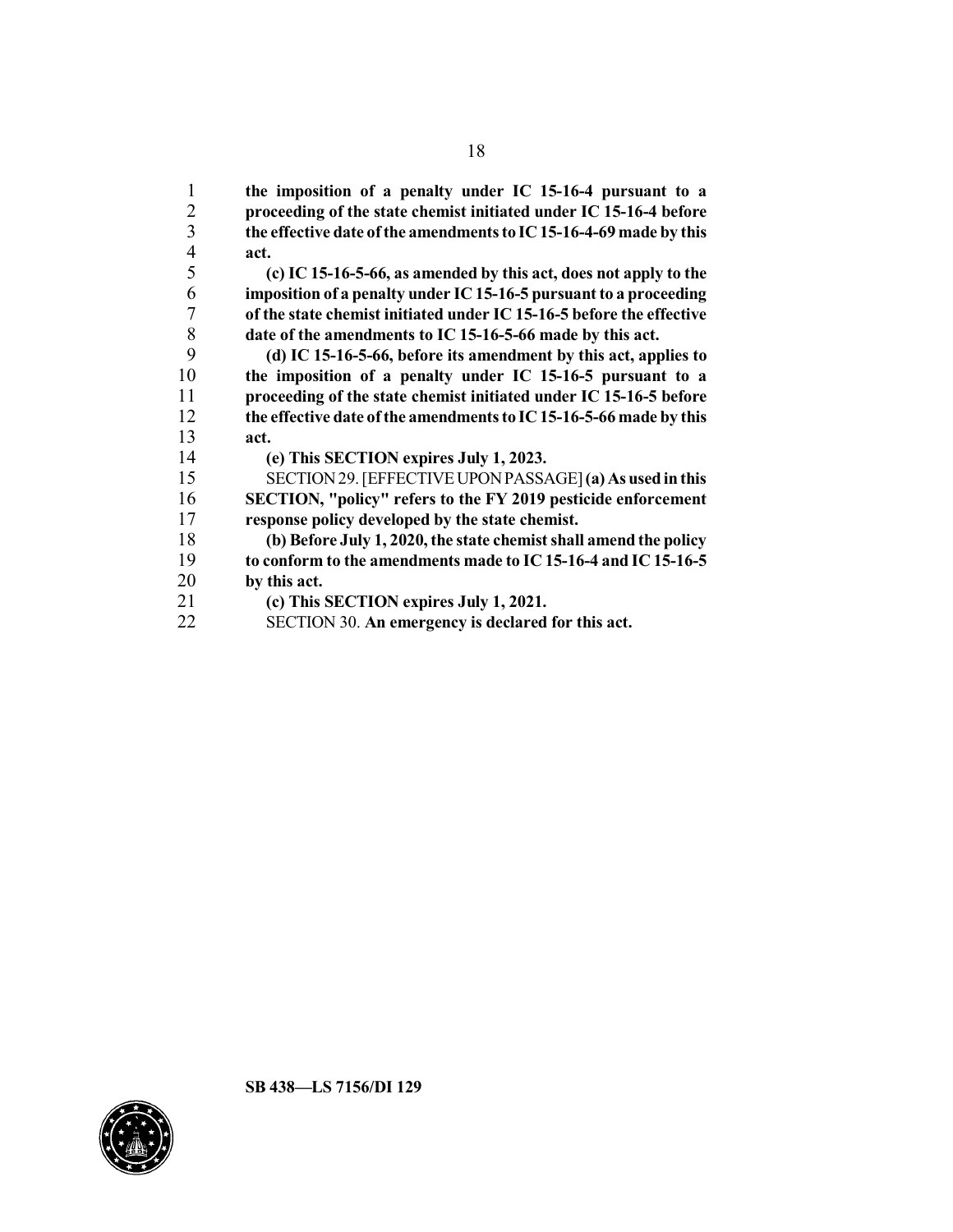#### COMMITTEE REPORT

Madam President: The Senate Committee on Agriculture, to which wasreferred Senate Bill No. 438, has had the same under consideration and begs leave to report the same back to the Senate with the recommendation that said bill be AMENDED as follows:

Replace the effective dates in SECTIONS 1 through 27 with "[EFFECTIVE UPON PASSAGE]".

Page 2, between lines 26 and 27, begin a new paragraph and insert:

"SECTION 5. IC 15-16-4-28, AS ADDED BY P.L.2-2008, SECTION 7,IS AMENDED TO READ AS FOLLOWS [EFFECTIVE UPON PASSAGE]: Sec. 28. As used in this chapter, "person" means: any:

(1) **an** individual;

(2) **a** partnership;

(3) **an** association;

(4) **a** fiduciary;

(5) **a** corporation; or

(6) **an** organized group of persons;

whether incorporated or not.".

Page 2, delete lines 39 through 42.

Page 3, delete lines 1 through 7, begin a new paragraph and insert: "SECTION 7. IC 15-16-4-56, AS ADDED BY P.L.2-2008,

SECTION 7,IS AMENDED TO READ AS FOLLOWS [EFFECTIVE UPON PASSAGE]: Sec. 56. For more than one (1) pesticide product to be considered the same pesticide product, each pesticide product must exhibit the same:

(1) product name;

(2) registrant name;

(3) United States Environmental Protection Agency registration number, and **if applicable;**

(4) labeling, **claims, and branding; and**

**(5) ingredient statement.**".

Page 4, delete lines 36 through 42.

Delete page 5.

Page 6, delete lines 1 through 32, begin a new paragraph and insert: "SECTION 10. IC 15-16-4-64, AS ADDED BY P.L.120-2008, SECTION69,ISAMENDEDTOREADASFOLLOWS[EFFECTIVE UPON PASSAGE]: Sec. 64. (a) The state chemist shall **may** require the submission of the complete formula of any pesticide product, including: the:

(1) **the** confidential statement of formula;

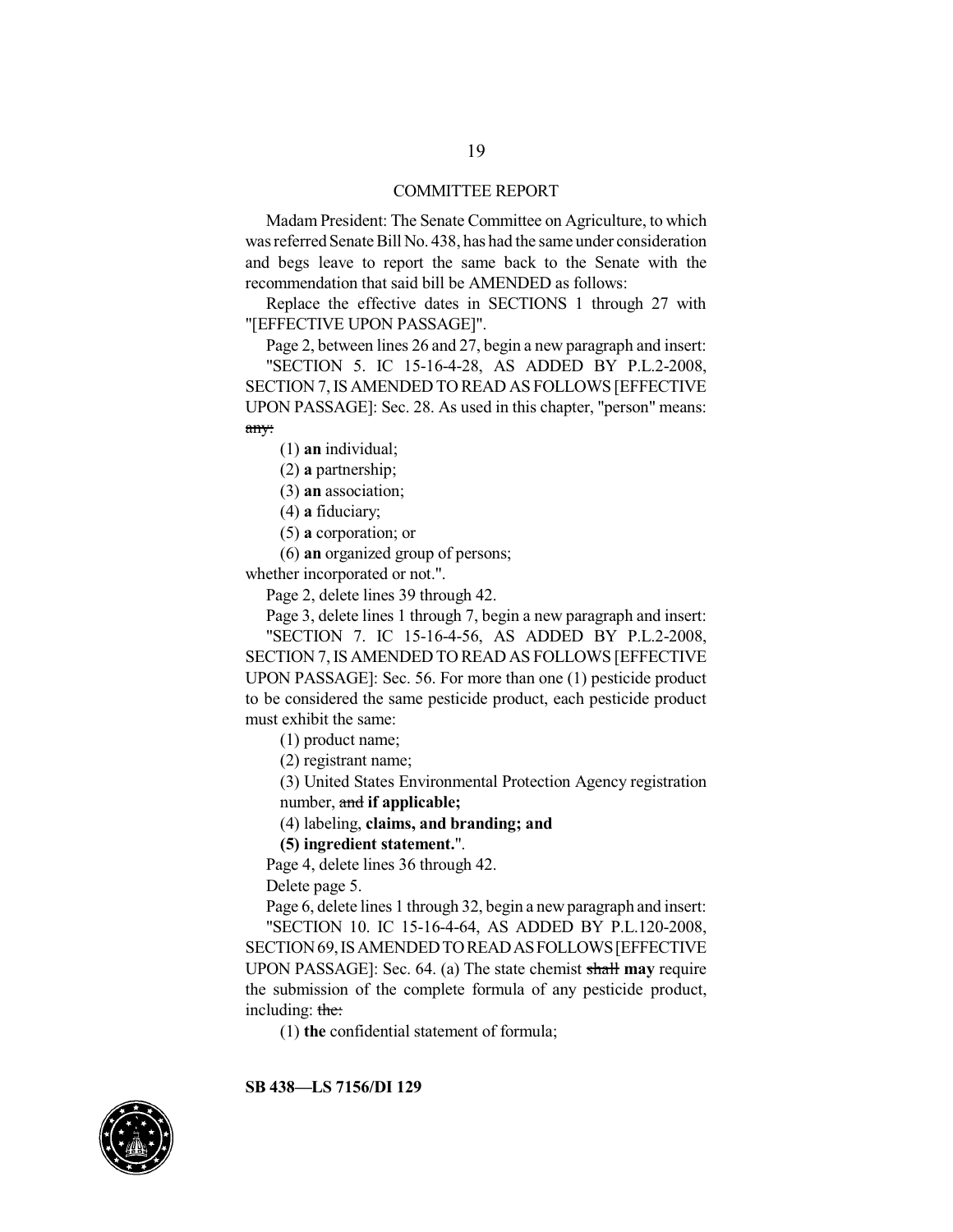(2) **the** analytical methods for the analysis of the pesticide formulation and the analysis of residues of the pesticide product in environmental media; and

(3) **the** analytical standards of the pesticide product;

**(4) the safety data sheet;**

**(5) the physical sample of the pesticide product; and**

**(6) a statement of all claims to be made for the pesticide product, including a full description of the tests made and the results of the tests upon which the claims are based.**

In the case of a federally registered product, this requirement may be waived.

(b) The state chemist shall register a pesticide product if:

(1) the state chemist determines that the composition of the pesticide product warrants the proposed claims for the pesticide product;

(2) the pesticide product, its labeling, and other material required to be submitted comply with the requirements of section 61 of this chapter; and

(3) the state chemist determines that the person submitting the application for registration has complied with the requirements of this chapter.

(c) The state chemist shall notify the applicant that the pesticide product, labeling, or other material required to be submitted fails to comply with the law if the state chemist determines:

(1) that the proposed claims for the pesticide product; or

(2) the pesticide product, its labeling, and other material required to be submitted;

does not comply with this chapter.

 $(d)$  If the state chemist notifies an applicant under subsection  $(c)$ , the state chemist shall give the applicant an opportunity to make the necessary corrections. If upon receipt of notice, the applicant does not make the corrections, the state chemist may refuse to register the pesticide product.

(e) The state chemist, in accordance with the procedures specified in this section, may deny, suspend, or cancel the registration of a pesticide whenever the state chemist determines that:

(1) the pesticide product;

(2) the pesticide product's labeling; or

(3) the person submitting the application for registration of the pesticide product;

does not comply with this chapter.

(f) If:

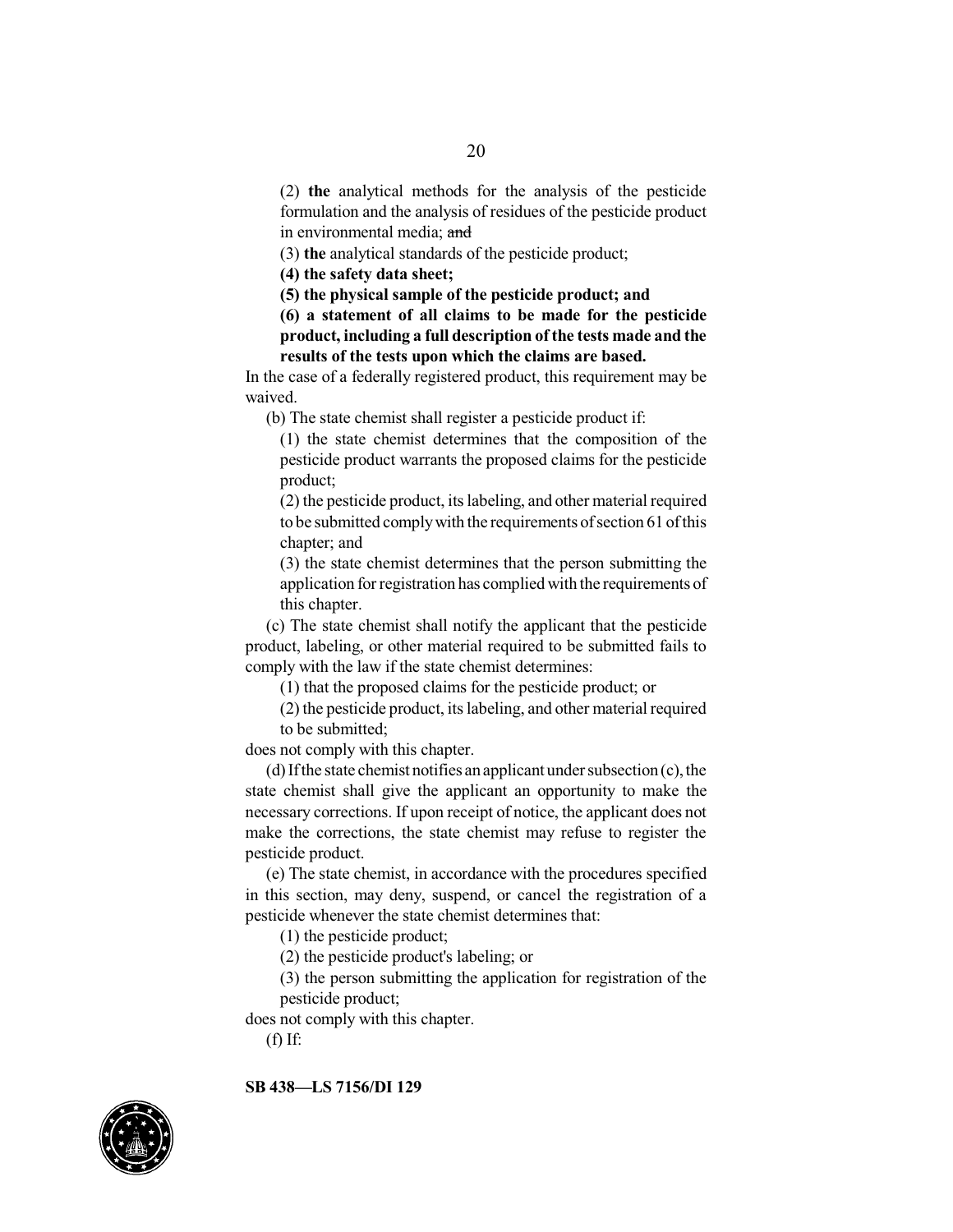(1) an application for registration is refused; or

(2) the state chemist proposes to deny, suspend, or cancel a registration;

notice of the action and information concerning the person's right to obtain a review under section 64.5 of this chapter must be given to the applicant or registrant.

SECTION 11. IC 15-16-4-69, AS ADDED BY P.L.2-2008, SECTION 7,IS AMENDED TO READ AS FOLLOWS [EFFECTIVE UPON PASSAGE]: Sec. 69. (a) Subject to this section, if a person violates this chapter or a rule adopted under this chapter, the state chemist under IC 4-21.5-3-6 may warn, cite, or impose a civil penalty on the person or:

(1) deny;

(2) suspend;

(3) revoke; or

(4) amend;

the person's registration under this chapter.

(b) The state chemist mayimpose civil penalties **under thissection** only in accordance with the schedule of civil penalties adopted by the board. The board shall establish a schedule of the civil penalties that may be imposed under subsection (a) by rule adopted under IC4-22-2. The rule adopted under this subsection may not provide for a civil penalty that exceeds the following:

(1) Two **Three** hundred fifty dollars (\$250) **(\$300)** for a person's first violation.

(2) Five **Six** hundred dollars (\$500) **(\$600)** for a person's second violation.

(3) One thousand **two hundred** dollars (\$1,000) **(\$1,200)** for a person's third violation and each subsequent violation.

(c) If a violation is of a continuing nature, the state chemist may impose a civil penalty for each day that the violation occurred.

 $\left(\frac{d}{d}\right)$  (c) A proceeding under IC4-21.5-3 that involves the imposition of a civil penalty may be consolidated with any other proceeding commenced under IC 4-21.5 to enforce this chapter or the rules adopted under this chapter.

(e) **(d)** Money collected for civil penalties imposed under this section shall be credited to the office of Purdue pesticide programs. The money may be used only to provide education about pesticides.".

Page 8, delete lines 13 through 20.

Page 8, between lines 37 and 38, begin a new paragraph and insert: "SECTION 17. IC 15-16-5-21.5 IS ADDED TO THE INDIANA CODE AS A **NEW** SECTION TO READ AS FOLLOWS

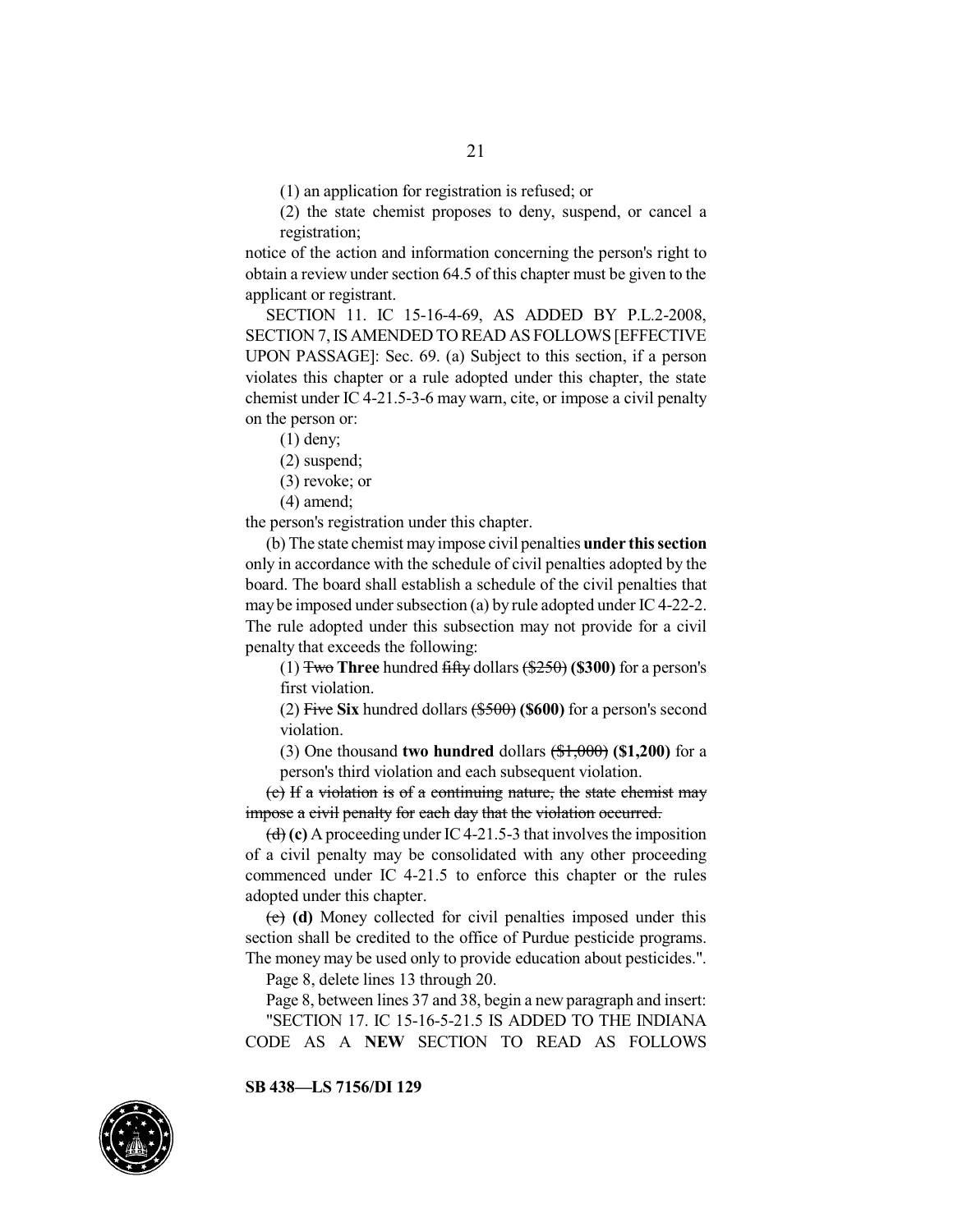[EFFECTIVE UPON PASSAGE]: **Sec. 21.5. (a) As used in this chapter, "panel" refers to the civil penalty advisory panel established by section 39.5 of this chapter.**

**(b) This section expires July 1, 2021.**".

Page 9, between lines 17 and 18, begin a new paragraph and insert: "SECTION 20. IC 15-16-5-39.5 IS ADDED TO THE INDIANA CODE AS A **NEW** SECTION TO READ AS FOLLOWS [EFFECTIVE UPON PASSAGE]: **Sec. 39.5. (a) The civil penalty advisory panel is established.**

**(b) The panelshall study and recommend a point system for use in determining the civil penalties that may be imposed for a violation of this chapter.**

**(c) The panel is composed of the following individuals:**

**(1) The director of the department of agriculture or the director's designee.**

**(2) The state chemist or the state chemist's designee.**

**(3) The governor shall appoint the following individuals:**

**(A) One (1) individual with knowledge of pesticides who represents the Indiana Farm Bureau, Inc.**

**(B) One (1) individual with knowledge of pesticides who represents the Agribusiness Council of Indiana.**

**(C) One (1) individual with knowledge of pesticides who represents the interests of corn growers.**

**(D) One (1) individual with knowledge of pesticides who represents the interests of soybean growers.**

**(E) One (1) individual with knowledge of pesticides who represents the interests of wine grape growers.**

**(F) One (1) individual with knowledge of pesticides who represents the interests of the lawn care industry.**

**(G) One (1) individual with knowledge of pesticides who represents the interests of speciality crop growers.**

**(4) Two (2) members of the senate, appointed as follows:**

**(A) One (1) member appointed by the president pro tempore of the senate.**

**(B) One (1) member appointed by the minority leader of the senate.**

**(5) Two (2) members of the house of representatives appointed as follows:**

**(A) One (1) member appointed by the speaker ofthe house of representatives.**

**(B) One (1) member appointed by the minority leader of the house of representatives.**

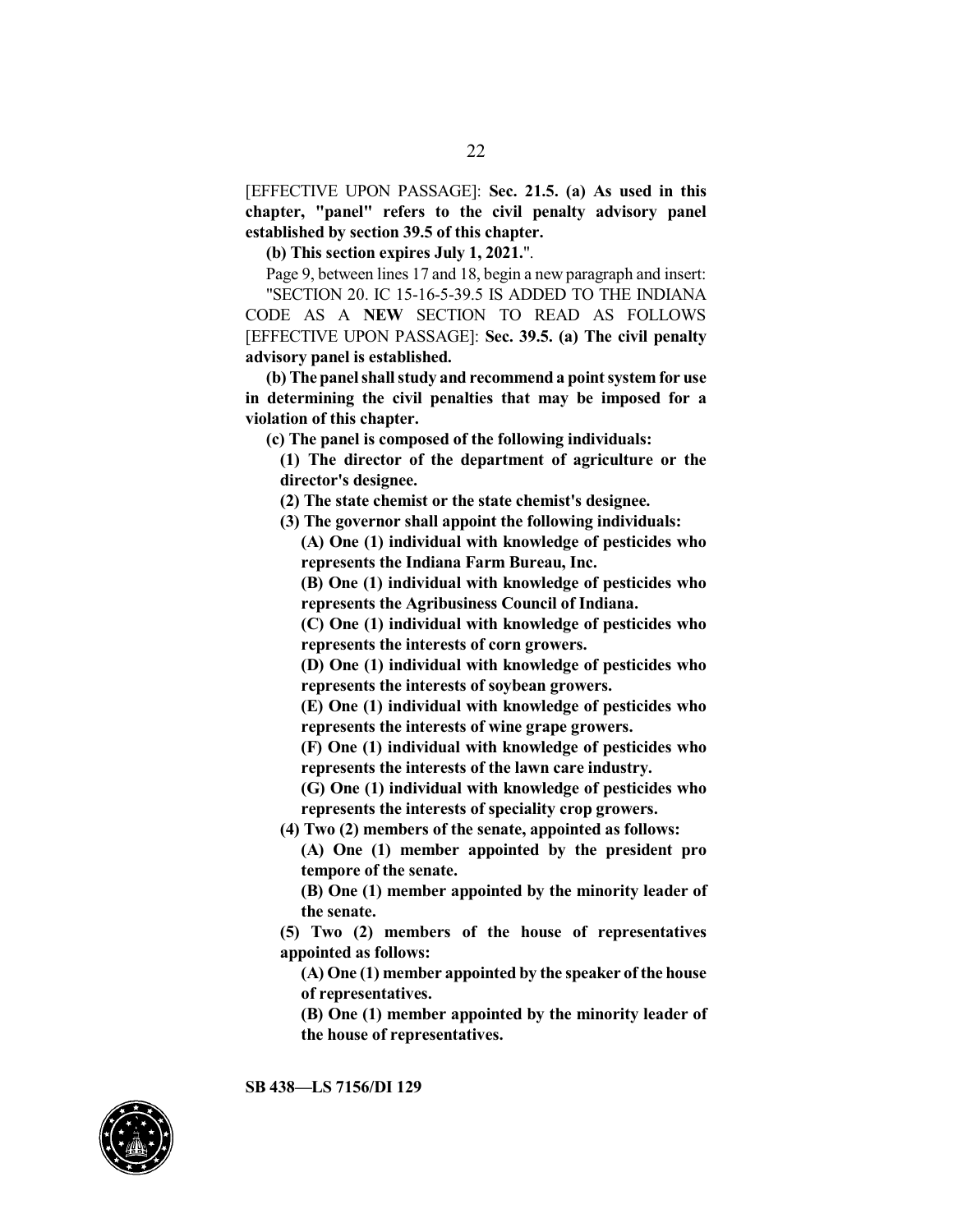**(d) The state chemist or state chemist's designee shall serve as the chairperson ofthe panel. The panelshall meet on the call ofthe chairperson.**

**(e) A majority of the members serving on the panel constitutes a quorum. The affirmative votes of a majority of the members serving onthe panel are requiredfor the commissionto take action on any measure, including the submission of recommendations under subsection (h).**

**(f) The board shall provide staff support to the panel.**

**(g) The following individuals appointed to the panel shall serve without compensation but may receive per diem or other expenses as follows:**

**(1) A member of the panel who is a state employee but who is not a member of the general assembly is entitled to reimbursement for traveling expenses as provided under IC 4-13-1-4 and other expenses actually incurred in connection with the member's duties as provided in the state policies and procedures established by the Indiana department of administration and approved by the budget agency.**

**(2) A member of the panel who is a member of the general assembly is entitledto receive the same perdiem,mileage, and travel allowances paid to members of the general assembly serving on interim study committees established by the legislative council. Per diem, mileage, and travel allowances shall be made from appropriations to the legislative council. (3) A member ofthe panel who is not described in subdivision (1) or (2) is entitled to reimbursement for traveling and other expenses as provided in the Purdue University travel policies and procedures, established by the Purdue University department of transportation and approved by the Purdue University vice president of business services. Traveling and other expenses shall be made fromamounts appropriatedand available to the state chemist.**

**(h) Before December 1, 2020, the panel shall make recommendations to:**

**(1) the board; and**

**(2) the general assembly in an electronic format under IC 5-14-6;**

**concerning the study of the point system described in subsection (b).**

**(i) This section expires July 1, 2021.**".

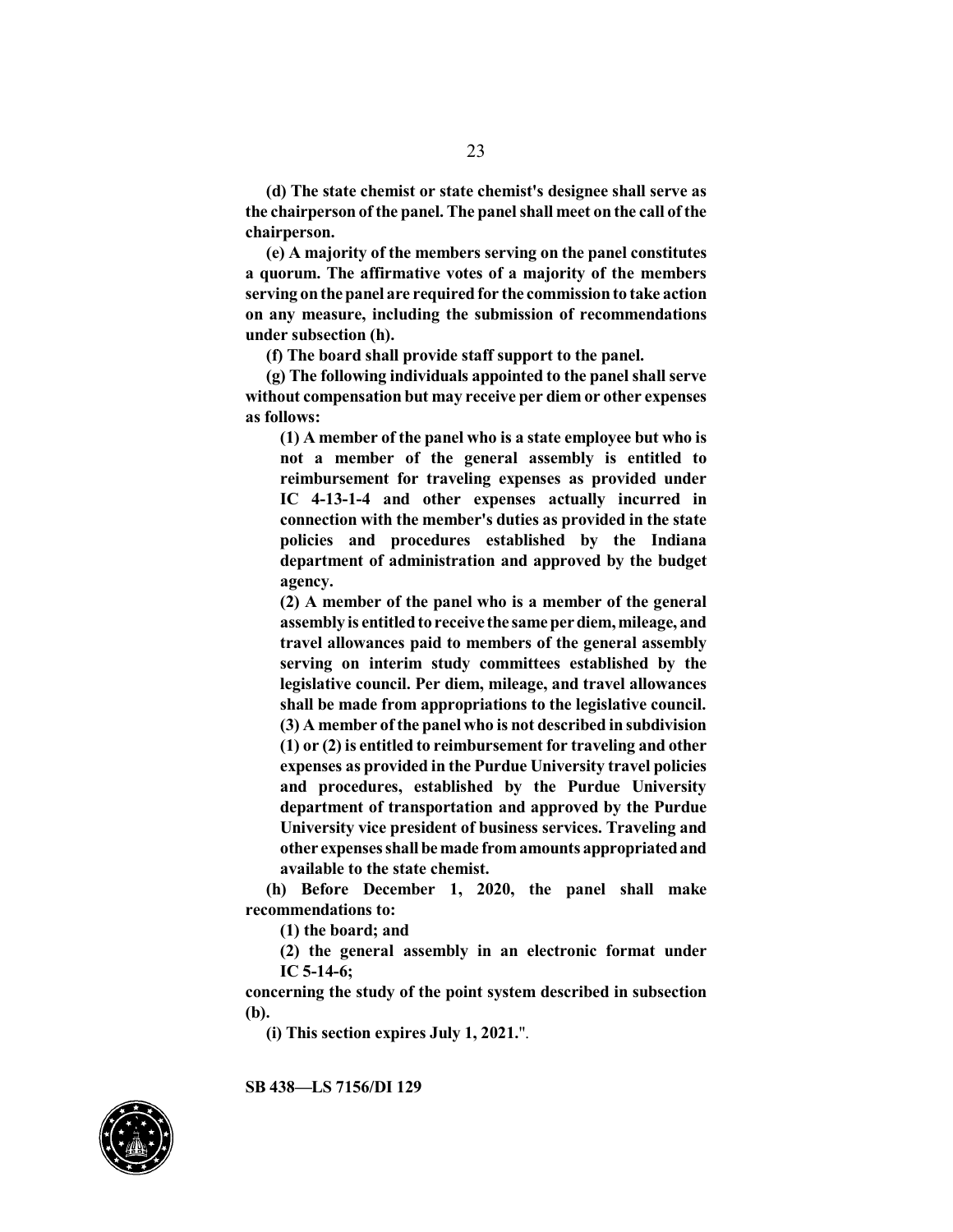Page 14, delete lines 34 through 42.

Delete pages 15 through 17.

Page 18, delete lines 1 through 32, begin a new paragraph and insert:

"SECTION 27. IC 15-16-5-66, AS ADDED BY P.L.2-2008, SECTION 7,IS AMENDED TO READ AS FOLLOWS [EFFECTIVE UPON PASSAGE]: Sec. 66. (a) The state chemist may impose civil penalties **under this section** only in accordance with the schedule of civil penalties adopted by the board.

(b) The board shall establish a schedule of civil penalties that may be imposed under section 65 of this chapter by rule adopted under IC 4-22-2. The rule adopted under this subsection may not provide for a civil penalty that exceeds the following:

(1) For a violation committed by a person who is required to be certified as a private applicator, one hundred **twenty** dollars (\$100). **(\$120).**

(2) For a violation by a person who is not described in subdivision (1), the following:

(A) Two **Three** hundred fifty dollars (\$250) **(\$300)** for a person's first violation.

(B) Five **Six** hundred dollars (\$500) **(\$600)** for a person's second violation.

(C) One thousand **two hundred** dollars (\$1,000) **(\$1,200)** for a person's third violation and each subsequent violation.

(c) If a violation is of a continuing nature, the state chemist may impose a civil penalty for each day that the violation occurred.

 $\left(\frac{d}{d}\right)$  (c) A proceeding under IC 4-21.5-3 that involves a civil penalty may be consolidated with any other proceeding commenced under IC 4-21.5 to enforce this chapter or the rules adopted under this chapter.

(e)**(d)** Moneycollected for civil penalties imposed under section 65 of this chapter shall be credited to the office of Purdue pesticide programs. The money may be used only to provide education about pesticides.".

Page 18, line 36, delete "July 1, 2020." and insert "**the effective date of the amendments to IC 15-16-4-69 made by this act.**".

Page 18, line 40, delete "July 1, 2020." and insert "**the effective date of the amendments to IC 15-16-4-69 made by this act.**".

Page 19, line 1, delete "July 1, 2020." and insert "**the effective date of the amendments to IC 15-16-5-66 made by this act.**".

Page 19, line 5, delete "July 1, 2020." and insert "**the effective date of the amendments to IC 15-16-5-66 made by this act.**".